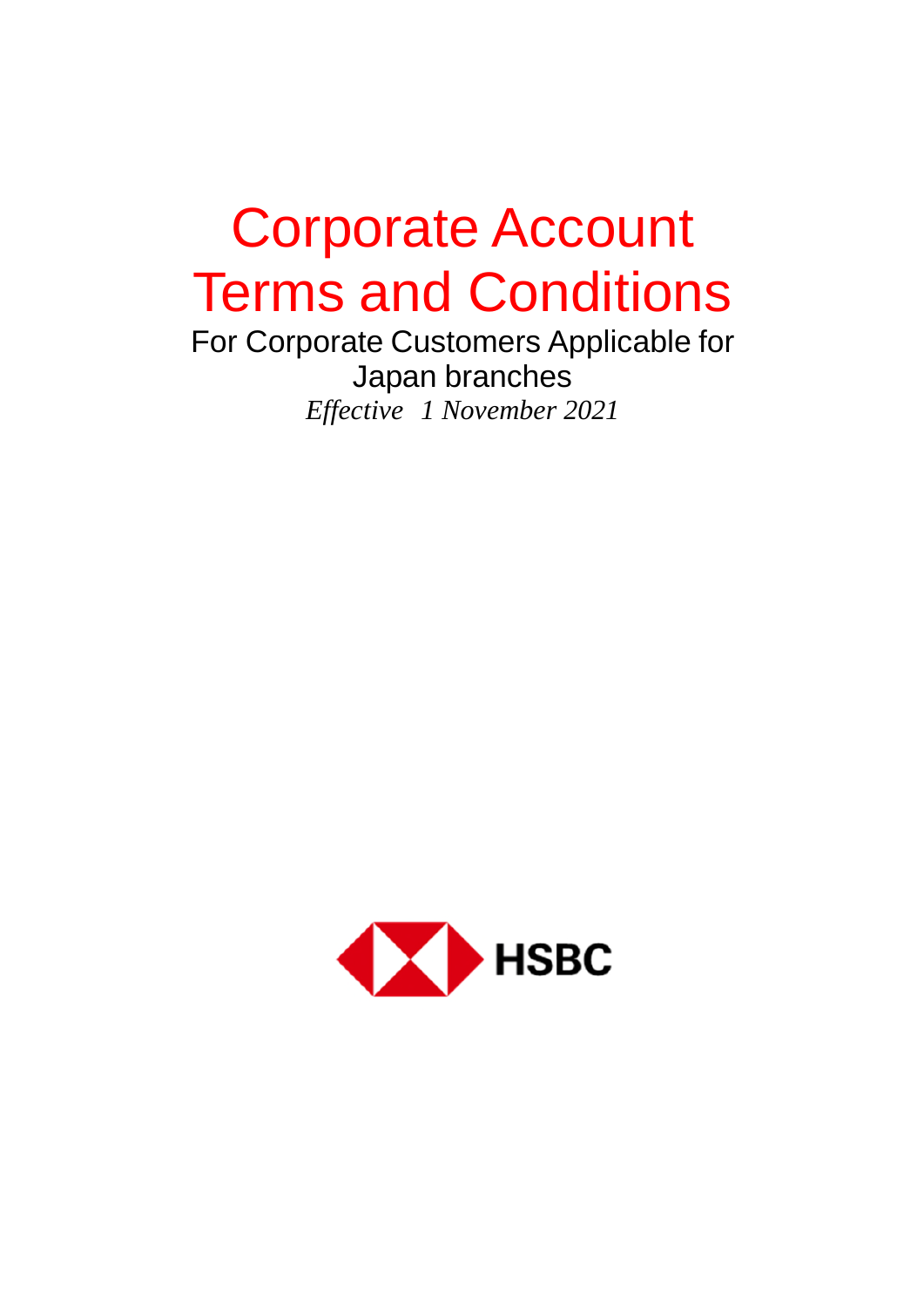| Section 1.         |                                                                      |    |
|--------------------|----------------------------------------------------------------------|----|
| Article 1.         |                                                                      |    |
| Article 2.         |                                                                      |    |
| Article 3.         |                                                                      |    |
| Article 4.         |                                                                      |    |
| Article 5.         |                                                                      |    |
| Article 6.         |                                                                      |    |
| Article 7.         |                                                                      |    |
| Article 8.         |                                                                      |    |
| Article 9.         |                                                                      |    |
| Article 10.        |                                                                      |    |
| Article 11.        |                                                                      |    |
| Article 12.        |                                                                      |    |
| Article 13.        |                                                                      |    |
| Article 14.        | Application of Laws and Regulations Related to Foreign Exchange 8    |    |
| Article 15.        |                                                                      |    |
| Article 16.        |                                                                      |    |
| Article 17.        |                                                                      |    |
| Article 18.        |                                                                      |    |
| Article 19.        |                                                                      |    |
| Article 20.        |                                                                      |    |
| Article 21.        |                                                                      |    |
| Article 22.        |                                                                      |    |
| Article 23.        |                                                                      |    |
| <b>Article 24.</b> |                                                                      |    |
| Article 25.        |                                                                      |    |
| Article 26.        |                                                                      |    |
| Article 27.        | Prevention of Money Laundering and Financing of Terrorist Activities |    |
|                    |                                                                      |    |
| Article 28.        |                                                                      |    |
| Article 29.        |                                                                      |    |
| Article 30.        |                                                                      |    |
| Article 31.        |                                                                      |    |
| Article 32.        | Language                                                             |    |
| Article 33.        |                                                                      |    |
| Section 2.         |                                                                      |    |
| Article 1.         |                                                                      |    |
| Article 2.         |                                                                      |    |
| Article 3.         |                                                                      | 15 |
| Article 4.         |                                                                      |    |
| Article 5.         |                                                                      |    |
| Article 6.         |                                                                      |    |
| Section 3.         | Terms and Conditions for Time Deposit Account  16                    |    |
| Article 1.         |                                                                      |    |
| Article 2.         |                                                                      |    |
| Article 3.         |                                                                      |    |
| Article 4.         |                                                                      |    |
| Article 5.         |                                                                      |    |
| Article 6.         |                                                                      |    |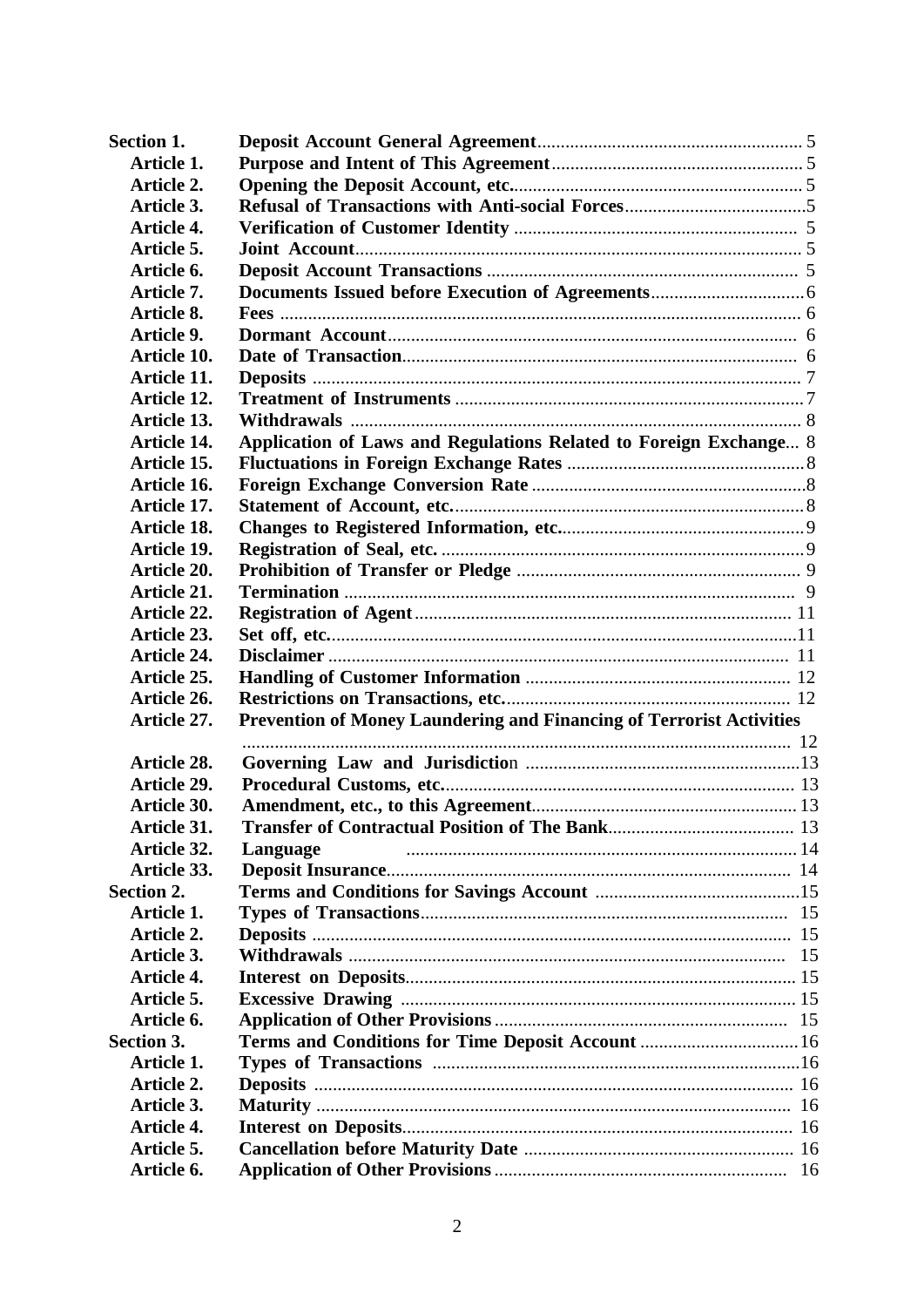| <b>Sction 4.</b>   |                                                                         |    |
|--------------------|-------------------------------------------------------------------------|----|
| Article 1.         |                                                                         |    |
| Article 2.         |                                                                         |    |
| Article 3.         |                                                                         |    |
| Article 4.         |                                                                         |    |
| Article 5.         |                                                                         |    |
| Article 6.         |                                                                         |    |
| Article 7.         |                                                                         |    |
| Article 8.         |                                                                         |    |
| Article 9.         |                                                                         |    |
| <b>Article 10.</b> |                                                                         |    |
| Article 11.        |                                                                         |    |
| <b>Article 12.</b> |                                                                         |    |
| <b>Article 13.</b> |                                                                         |    |
| <b>Article 14.</b> |                                                                         |    |
| Article 15.        |                                                                         |    |
| Article 16.        |                                                                         |    |
| <b>Article 17.</b> |                                                                         |    |
| Section 5.         |                                                                         |    |
| Article 1.         |                                                                         |    |
| Article 2.         | Verification of Customer Identity and Identifying Transaction details20 |    |
| Article 3.         | Requesting for a Transaction and the Designated Transaction 20          |    |
| Article 4.         |                                                                         |    |
| Article 5.         |                                                                         |    |
| Article 6.         |                                                                         |    |
| Article 7.         |                                                                         |    |
| Section 6.         |                                                                         |    |
| Article 1.         |                                                                         |    |
| Article 2.         |                                                                         |    |
| Article 3.         |                                                                         |    |
| Article 4.         |                                                                         |    |
| Article 5.         |                                                                         |    |
| Article 6.         |                                                                         |    |
| Article 7.         |                                                                         |    |
| Article 8.         |                                                                         |    |
| Article 9.         |                                                                         |    |
| Article 10.        |                                                                         |    |
| Article 11.        |                                                                         |    |
| Article 12.        |                                                                         |    |
| Article 13.        |                                                                         |    |
| Section 7.         |                                                                         | 27 |
| Article 1.         |                                                                         |    |
| Article 2.         |                                                                         | 27 |
| Article 3.         |                                                                         | 27 |
| Article 4.         | Formation and Cancellation, etc., of a Remittance Entrustment Contract  |    |
|                    |                                                                         | 28 |
| Article 5.         |                                                                         |    |
| Article 6.         |                                                                         |    |
| Article 7.         |                                                                         |    |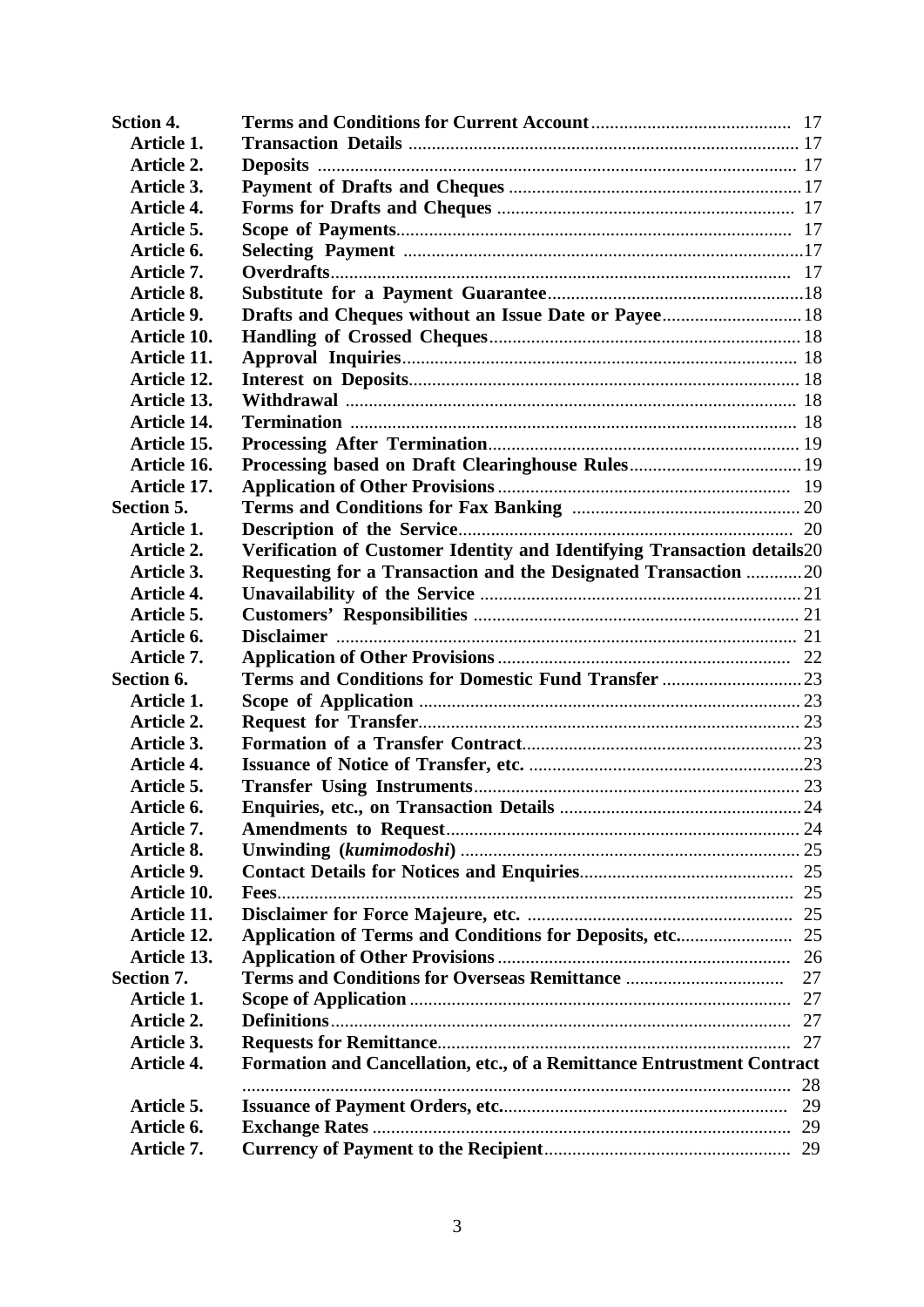| Article 8.        |  |
|-------------------|--|
| <b>Article 9.</b> |  |
| Article 10.       |  |
| Article 11.       |  |
| Article 12.       |  |
| Article 13.       |  |
| Article 14.       |  |
| Article 15.       |  |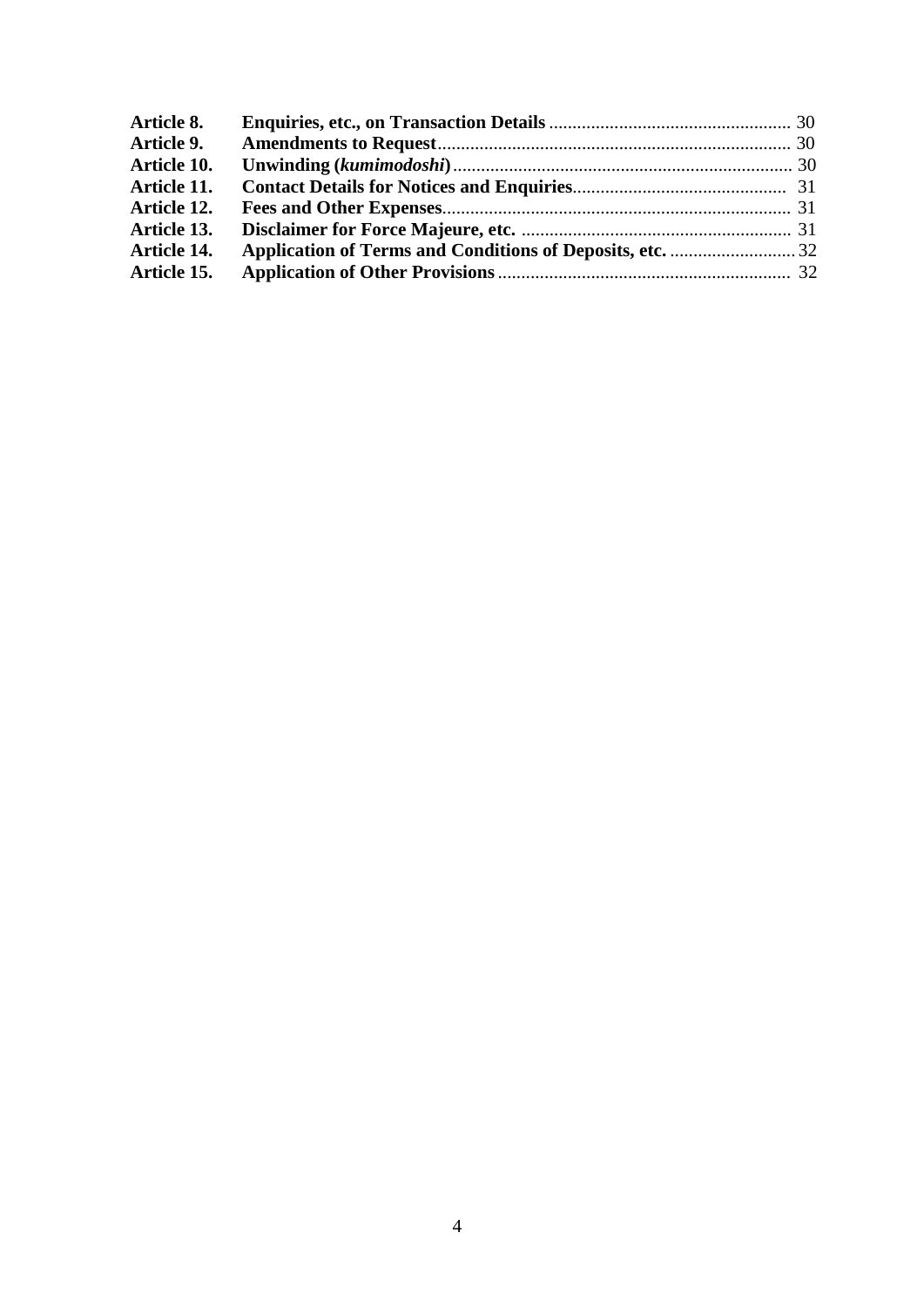#### **Section 1. Deposit Account General Agreement**

The provisions of the Deposit Account General Agreement ("this Agreement") outlined herein apply to Deposit Account(s) ("Deposit Account(s)") held with the domestic branches of The Hongkong and Shanghai Banking Corporation Limited (the "Bank"). The Bank carries out transactions with the Customer (each "Customer" shall, where the context requires, include any personal representative of the Customer) when the Customer accepts all of the provisions of this Agreement and the Terms and Conditions pertaining to the Deposit Account that are stipulated in the following Articles and Sections.

#### **Article 1. Purpose and Intent of This Agreement**

This Agreement is intended to clarify the legal relationship between the Customer and the Bank with regard to the transactions under the Deposit Account, as such transactions are stipulated in Article 6 (Deposit Account Transactions).

# **Article 2. Opening the Deposit Account, etc.**

- 2.1 In making an application to open the Deposit Account, the Customer is required to file such application with the Bank, by using the application form prescribed by the Bank on which required items must be filled in or inputted, by registering the seal (or signature, if the Customer prefers to register a signature) with the Bank and by submitting to the Bank all the required documents prescribed by the Bank. The Customer may commence transactions only after the Bank has received and approved the application.
- 2.2 Even after the opening of the Deposit Account, if the Customer does not make an initial deposit within one (1) year from the time of opening the Deposit Account, the Bank may, after serving notice on the Customer, terminate the Deposit Account.

#### **Article 3. Refusal of Transactions with Anti-social Forces**

The Bank shall decline the opening of the Deposit Account if the Customer falls under any category of person or entity in Paragraph 5 of Article 21(Termination).

#### **Article 4. Verification of Customer Identity**

- 4.1 At the time of opening the Deposit Account and on a regular basis thereafter, the Bank will verify the Customer's identity in accordance with all relevant Japanese and foreign laws and regulations including the Act on Prevention of Transfer of Criminal Proceeds, and requests by public organisations such as national governments, in view of the international initiatives for the prevention of financial crimes such as money laundering and financing of terrorist activities.
- 4.2 In the event of being unable to complete the verification of the Customer's identity as stipulated in Article 4.1 (including any additional verification of the Customer's identity which the Bank may need after the opening of the Deposit Account), the Bank may restrict or suspend any or all transactions under the Deposit Account, or, after serving the notice on the Customer, terminate the Deposit Account, even if transactions have been commenced.

#### **Article 5. Joint Account**

Unless otherwise permitted by the Bank, the Deposit Account cannot be opened in the form of a joint account with more than one account holder.

#### **Article 6. Deposit Account Transactions**

- 6.1 The Deposit Account comprises of transactions and services prescribed in the following items; provided, however, that a separate application may be required for certain transactions and/or services:
	- (i) Savings Account: The Bank handles savings account transactions in Japanese yen and in certain foreign currencies approved by the Bank.
	- (ii) Time Deposit Account: The Bank handles time deposit account transactions in Japanese yen and in certain foreign currencies approved by the Bank.
	- (iii) Current Account: The Bank handles current account transactions in Japanese yen and in certain foreign currencies approved by the Bank.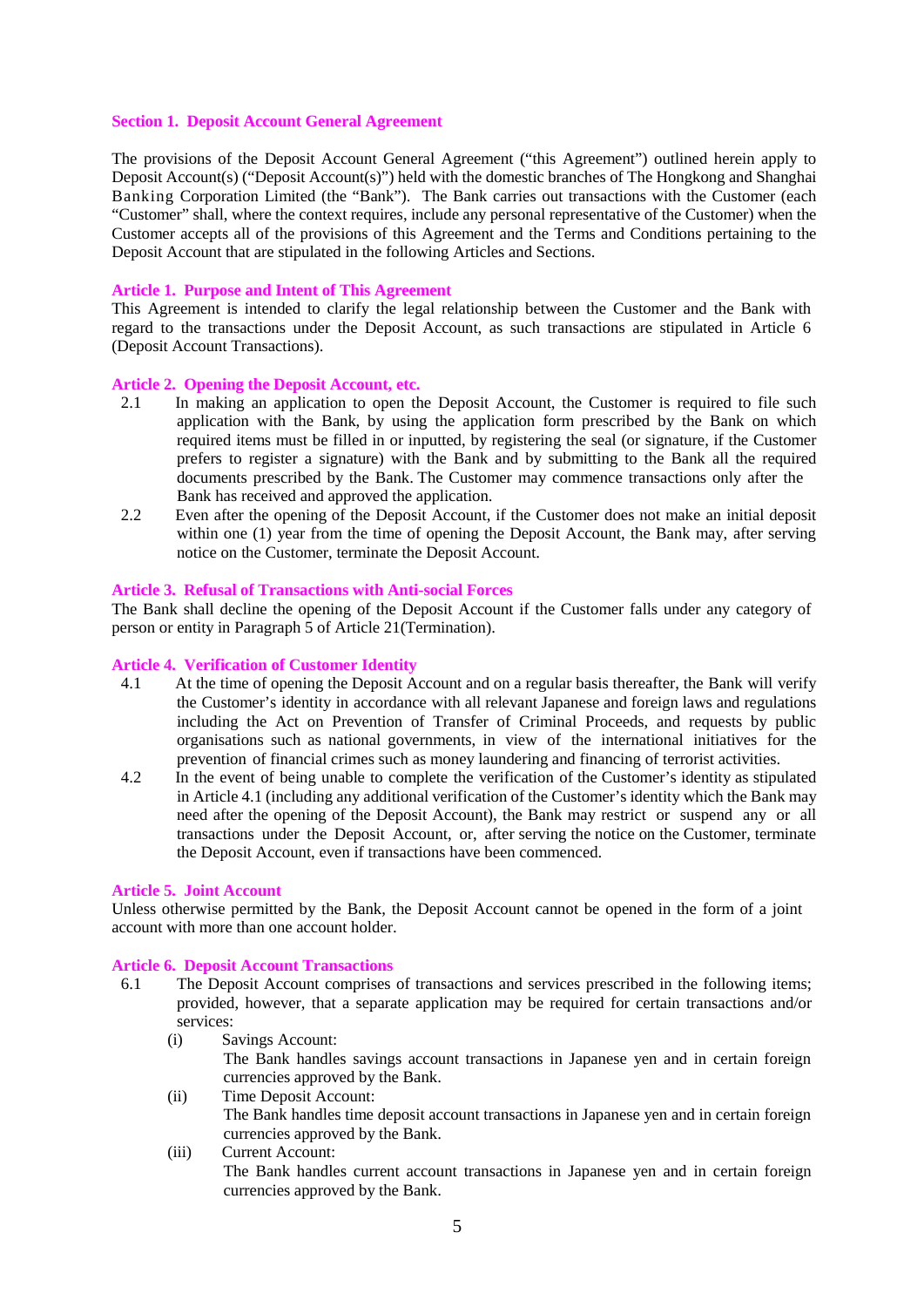(iv) Fax Banking Services:

The Bank provides the services and transactions prescribed by the Bank where the Customer issues instructions using a facsimile machine (the "Fax Banking"). However, some departments of the Bank may not handle Fax Banking.

- (v) Domestic Fund Transfer: The Bank undertakes transactions for domestic remittances (fund transfer) based on the remittance application prescribed by the Bank and other similar transactions.
- (vi) Overseas Remittance: The Bank undertakes transactions for overseas remittances based on an overseas remittance application and declaration form prescribed by the Bank and other similar transactions.
- 6.2 The Bank has the right to cancel, withdraw, suspend or supplement any of the transactions and/or services at any time with or without notice to the Customer.

# **Article 7. Documents Issued before Execution of Agreements**

Documents which need to be issued before execution of agreements shall be separately issued to the Customer if it does not fall under the category of specified investor (*tokutei toushika*) defined under Paragraph 31 of Article 2 of the Financial Instruments and Exchange Act upon opening of a Deposit Account in foreign currency in accordance with applicable rules, laws and regulations. A Deposit Account in a foreign currency shall be handled with the Customer's consent to and understanding of the details of the documents which need to be issued before execution of agreements.

# **Article 8. Fees**

- 8.1 The account management fees and other fees with respect to the Deposit Account shall be prescribed by the Bank separately. The Bank shall have the right to deduct such fees, including the revised or the newly established fees, from any Deposit Account at any time . However, if the Customer designates a Deposit Account for payment of such fees, the Bank shall deduct such fees firstly from such Deposit Account.8.2. In the event of deduction of fees from a Deposit Account in accordance with Article 8.1, and if such deduction is to be made from a Deposit Account denominated in a currency other than the currency of the amount that the Bank is to collect, the Bank shall have the right to deduct from such Deposit Account an amount calculated by applying the exchange rate at the time of such deduction pursuant to Article 16 (Foreign Exchange Conversion Rate).
- 8.3 If the Bank is unable to deduct fees in accordance with Articles 8.1 and 8.2, including the revised or newly established fees, the Bank may restrict or suspend any or all transactions under the Deposit Account, or, after serving notice on the Customer, terminate the Deposit Account.
- 8.4 The Bank may deduct fees prescribed by this Article only to the extent permitted by laws and regulations and the Bank shall not charge any fees in breach of any applicable laws and regulations.

## **Article 9. Dormant Account**

- 9.1 The Bank will treat any Deposit Account which has not had a deposit or withdrawal made for a continuous period of six (6) months since the most recent deposit or withdrawal transaction, as a dormant account. The Bank is not required to notify the Customer of the fact that it has designated a Deposit Account as a dormant account.
- 9.2 In the event that a Deposit Account becomes a dormant account, the Bank may impose restrictions on the use of such Deposit Account. In this event, the Bank may charge dormant account management fees prescribed by the Bank.
- 9.3 If one (1) year has elapsed after a Deposit Account became a dormant account, the Bank may cease to accrue interest on the balance of such Deposit Account at any time.

## **Article 10. Date of Transaction**

- 10.1 All transactions with the Bank shall take place on a "Business Day" stipulated by the Banking Law and Cabinet Office Regulations thereunder. A "Business Day" refers to a day other than Saturday, Sunday and any other Japanese bank holidays stipulated by laws and regulations.
- 10.2 In the event that the Bank is requested by the Customer through facsimile, etc., to effect a transaction through the Deposit Account, the Bank will, unless specifically instructed otherwise by the Customer, effect the said transaction request on the same day as the Bank accepts the said request. Depending on the time of day when the said request is accepted the Bank may effect the transaction request on the next Business Day. In this regard, even if the funds available for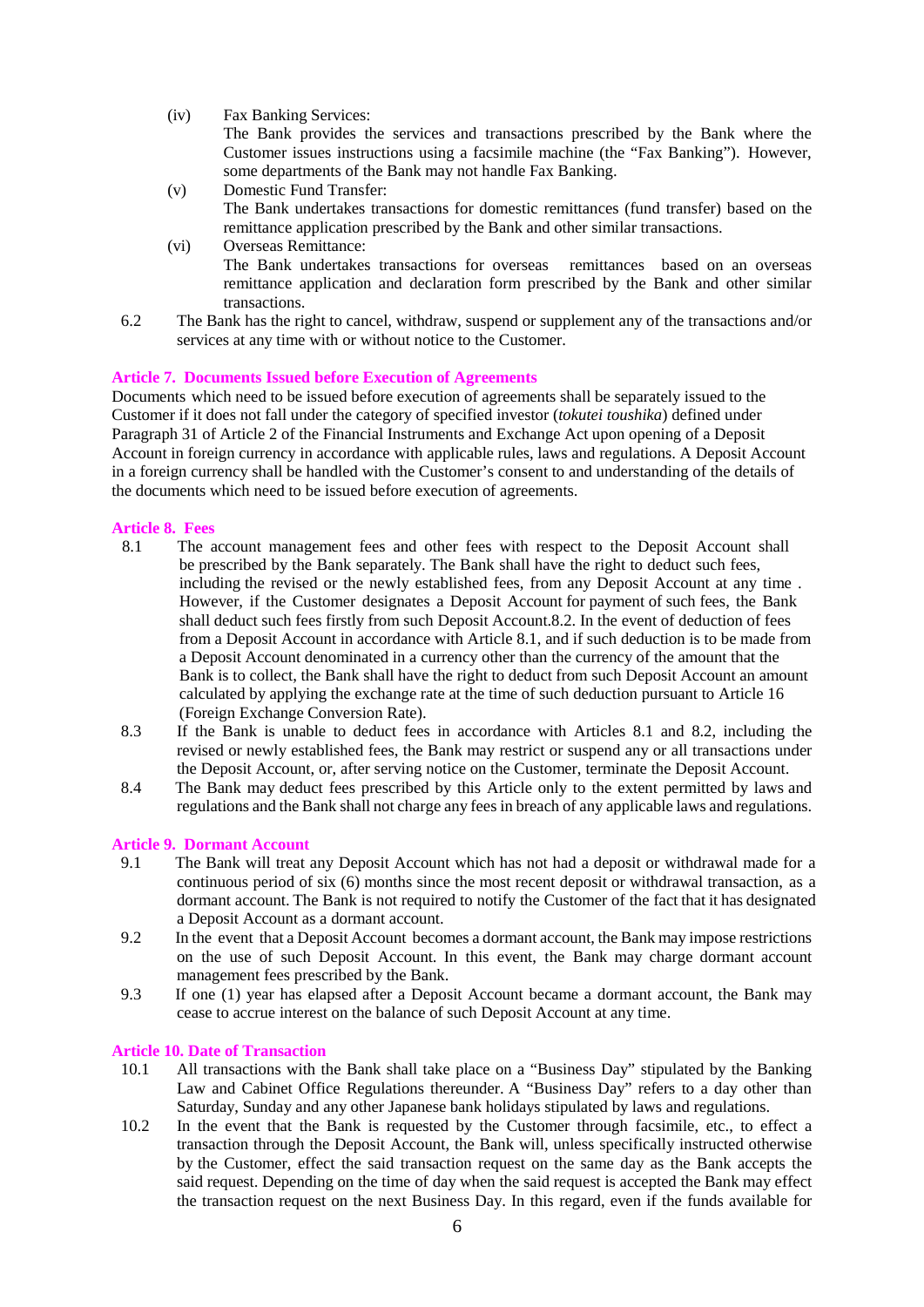payment (which phrase shall mean here and below the aggregate of the balance in the account and any amount made available to the Customer under an overdraft facility agreement if the Customer is separately provided with an overdraft facility by the Bank) were sufficient for that transaction at the time of the Bank's acceptance of such request, the Bank may treat such request as cancelled if the funds available for payment are insufficient at the time of execution of such transaction.

10.3 Notwithstanding Articles 10.1 and 10.2, if, depending on the nature of the transaction, a transaction request under the Deposit Account cannot be effected as aforesaid due to a holiday in the jurisdiction of the relevant currency the Bank may effect such transaction request on the first Business Day on which such transaction request can be effected.

## **Article 11. Deposits**

- 11.1 Deposits into the Deposit Account shall be made in the manner accepted by the Bank.
- 11.2 The minimum unit is JPY1 if the deposit is made in Japanese yen and 1 fractional unit if the deposit is made in a foreign currency.
- 11.3 If a remittance is made to the Deposit Account and the Bank receives a cancellation request from the originating financial institution due to a mistake in the transmission, such as a duplicate transmission, etc., after the credit entry has been made by the Bank, the Bank shall cancel the credit entry of the remitted funds.
- 11.4 The Bank shall cancel any credit entry made in error to the Deposit Account or any credit entry made by the Bank in its discretion in anticipation of receiving funds where such funds are not subsequently received.

# **Article 12. Treatment of Instruments**

- 12.1 The Customer may deposit cheques, drafts and other instruments (collectively, the "Instruments") only to the extent permitted by the Bank.
- 12.2 All the blank items on a draft (in particular date of issue and payee) and cheque (particularly date of issue) shall be completed in advance by the Customer. The Bank bears no responsibility for the completion of any blank items.
- 12.3 Where necessary, the Instruments shall be endorsed in advance by the Customer.
- 12.4 The Bank will accept the deposit of, or make payment on, the Instrument in the amount indicated in the amount column stipulated on such Instrument regardless of any other indication that may be shown elsewhere, whether in words or in figures.
- 12.5 The Customer shall pay the Bank any fees as prescribed by the Bank, if any expense is incurred by the Bank arising from the collection of the Instrument or if the Instrument entrusted for collection is dishonoured. Further, the Bank shall separately charge the cost incurred from special requests of the Customer.
- 12.6 If the Bank asks another branch of the Bank or another financial institution to collect the Instrument on its behalf, the Bank will so entrust such collection by forwarding the Instrument in accordance with the timing and procedure as determined by the Bank.
- 12.7 With regard to a bill of exchange without acceptance of the payer, the Bank shall only notify the payer that the Bank is entrusted with its collection, but the Bank shall bear no obligation to present such draft for acceptance or payment. The same shall apply to Instruments which cannot be presented for clearance.12.8 The Bank will credit the amount of a draft processed as "a draft to be paid on due date" to the Customer's Deposit Account on its payment date, if (i) there is a sufficient number of days before the payment date and (ii) the draft is collectable by clearance, etc., on the due date. In this event, the Bank will make the amount of the draft available for payment when the Bank confirms its settlement after the deadline for notifying dishonoured drafts between banks, on the next business day after the payment date. If the draft is not processed as "a draft to be paid on due date," the Bank will credit the amount of the draft to the Customer's Deposit Account and make it available for payment, after confirming the settlement with the payment report between banks.
- 12.9 The deposit under an Instrument will not be available for withdrawal nor bear interest until the Bank confirms the settlement of such Instrument.
- 12.10 In the event that an amount is deposited in the Deposit Account pursuant to an Instrument and the Instrument is then dishonoured, the Bank will immediately notify the Customer of such dishonour and debit the amount of such Instrument and the fees stipulated in Article 12.5 from the Deposit Account; the Bank will promptly return such Instrument based on the Customer's request.
- 12.11 Where an Instrument is are dishonoured, the Bank shall take the necessary steps to preserve the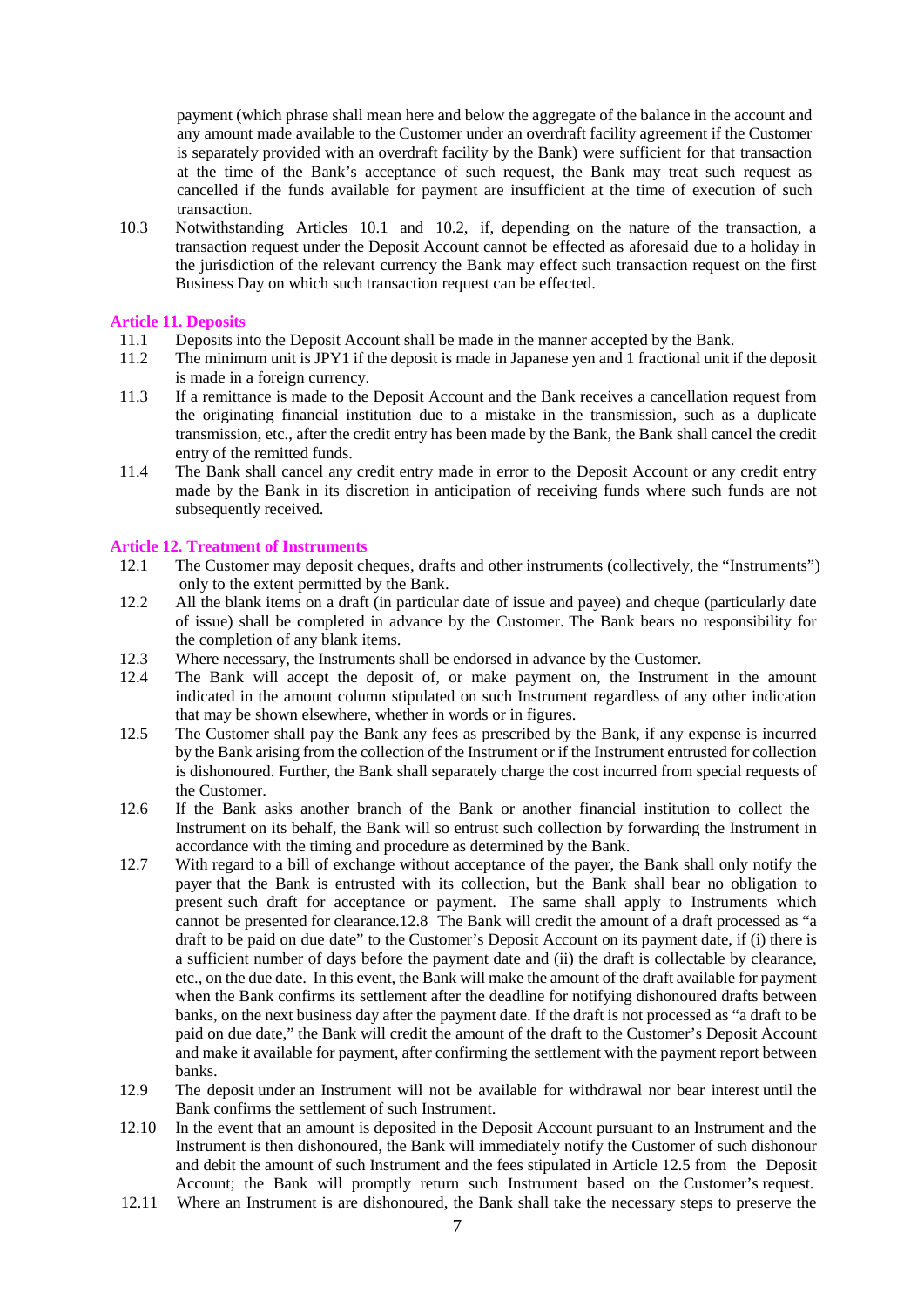Customer's rights in accordance with the prior written requests from the Customer.

- 12.12 In order to cancel an Instrument, the Customer shall submit to the Bank the Bank's prescribed request form with the Customer's signature or seal which has been registered with the Bank, by the business day immediately before the payment date if such Instrument has a payment date. The Bank shall promptly cancel and return the Instrument to the Customer based on the Customer's request.
- 12.13 The Bank shall not be liable for any damages resulting from any loss, defacement or delay of, or damage to an Instrument due to unavoidable events such as unexpected incidents, disasters or accidents in transport. The Bank shall also not have any liability for any damages resulting from transmission delays caused by failure of communication devices or lines due to unavoidable events.
- 12.14 The rights of the applicant based on the entrustment of collection shall not be transferred or pledged.

## **Article 13. Withdrawals**

- 13.1 A withdrawal can be made only when the relevant Deposit Account has a sufficient balance available for withdrawal and only after the verification procedures have been completed with respect to the seal (or signature) affixed on the withdrawal slip, etc., against the specimen of the seal (or signature) previously registered with the Bank. Notwithstanding the foregoing, where there are special provisions which apply to specific transactions such as transactions through Fax Banking Services, etc., such special provisions shall prevail.
- 13.2 In the event that more than one withdrawal is requested by the Customer on a single day and the aggregate amount of those withdrawal requests exceeds the available amount for withdrawal, the Bank may in its discretion decide which withdrawal is made.

#### **Article 14. Application of Laws and Regulations Related to Foreign Exchange**

All foreign currency transactions between the Customer and the Bank will be dealt with in accordance with this Agreement, the Foreign Exchange and Foreign Trade Law, any Government or Ministerial ordinances promulgated thereunder and any other foreign exchange related laws and regulations.

#### **Article 15. Fluctuations in Foreign Exchange Rates**

The Customer hereby confirms that he or she fully understands and acknowledges the possibility of gain or loss due to exchange rate fluctuations in relation to the foreign exchange transactions. The Bank bears no responsibility for any such loss incurred by the Customer.

#### **Article 16. Foreign Exchange Conversion Rate**

- 16.1 In the event that all or part of a deposit is withdrawn and converted into another currency, that the repayment of obligation to the Bank by setoff, etc. is made in a currency other than the one in which such obligation is denominated or that a deposit is transferred to another deposit after conversion of the currencies, the Bank shall comply with such timing, method and procedure as prescribed by the Bank, and apply an exchange rate determined by the Bank.
- 16.2 In the event that any deposit, transfer, or remittance, etc., is made to the Deposit Account in a currency other than a currency of such Deposit Account, the Bank shall apply an exchange rate prescribed by the Bank, similarly applying, mutatis mutandis, the provisions of Article 16.1., to convert the funds so deposited, transferred, or remitted into a currency of such Deposit Account, and then credit it to the Deposit Account.

#### **Article 17. Statement of Account, etc.**

- 17.1 The Bank shall issue a deposit account statement (or , at the Bank's discretion, a transaction report) as evidence of transactions on a Deposit Account in accordance with the procedures, methods and form (including electromagnetic methods) prescribed by the Bank (the "Deposit Account Statement").
- 17.2 The Bank will not issue any passbook, savings certificate, etc., for a Deposit Account.
- 17.3 In the event that the Customer requests the Bank to re-issue a Deposit Account Statement in paper form, the Bank may charge fees as prescribed by the Bank.
- 17.4 If a Deposit Account Statement or any other document sent by the Bank contains an error, the Customer shall notify the Bank thereof within fifteen (15) days after the date when such document is received by mail or when such document becomes available for viewing via an electromagnetic method, or any other period specified separately. If the Bank does not receive any such notice within such period, the Bank will deem that the Customer has acknowledged and agreed to the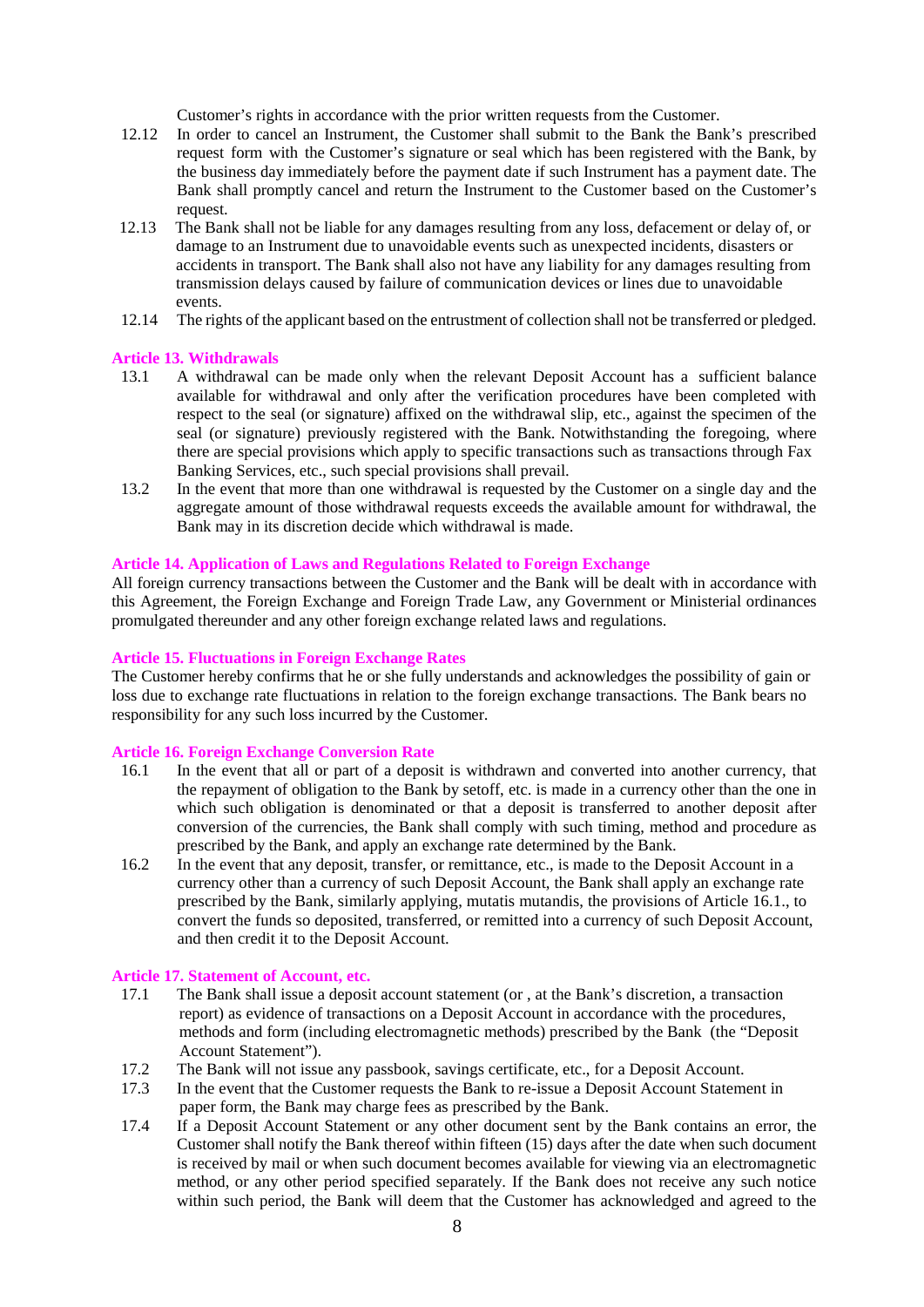contents of such Deposit Account Statement, etc.

## **Article 18. Changes to Registered Information, etc.**

- 18.1 The Customer shall immediately notify the Bank in the manner prescribed by the Bank of the loss of a draft, cheque, cheque book, withdrawal slip or seal; or any changes to the Customer's business name, company name, representative/agent, address, telephone number, facsimile number, seal, signature, or any other information registered with the Bank. In such cases, the Customer may also be required to submit to the Bank an extract of the commercial register and the seal impression certificate, or any other documentation as deemed necessary by the Bank.
- 18.2 In the event that the Bank dispatches any notice or document to the Customer' s business name/company name and address registered with the Bank, such notice or document will be deemed to have been delivered within the time which is normally expected for delivery, even if the said notice or document is delayed or does not reach the Customer.
- 18.3 In the event that the Bank dispatches any notice or document to the Customer' s business name/company name and address registered with the Bank, but such notice or document is returned to the Bank without reaching the Customer, the Bank may suspend the delivery of Deposit Account Statements.
- 18.4 The Bank shall bear no responsibility for any damages incurred from the Bank dispatching any notice or document to the Customer's business name/company name and address registered with the Bank, or caused at any time due to the failure to notify any changes to the Customer's registered information in accordance with Article 18.1. The Bank will not be responsible for any damages caused on except in the case of negligence by the Bank.

# **Article 19. Registration of Seal, etc.**

- 19.1 The Customer's seal (or the authorized signature) used in transactions with the Bank shall be registered in advance using the Bank's prescribed form.
- 19.2 In the event that the Customer wishes to make transactions by an agent pursuant to Article 22 (Registration of Agent), the principal shall register the business name/company name and seal (or the authorized signature) in likewise manner as stipulated in Article 19.1 above.

# **Article 20. Prohibition of Transfer or Pledge**

20.1 The Customer may not, without the permission of the Bank, transfer, pledge or otherwise dispose of the Deposit Account, deposits or any other rights.20.2 In the case where the Bank permits a pledge or other third party's right, such permission shall be made by using the form prescribed by the Bank.

# **Article 21. Termination**

.

- 21.1 The Customer can, unless otherwise stipulated by the Bank, terminate the Deposit Account at any time at the Customer's discretion. In order to terminate the Deposit Account, the Customer must complete all the necessary items in the forms prescribed by the Bank for the purpose, apply the Customer's registered seal (or signature) in the appropriate places, and submit the completed forms to the Bank at least 30 days before the termination date that the Customer requests.
- 21.2 The Customer shall, upon termination of the Deposit Account, pay in full any outstanding balance of the principal and interest of any overdraft facility and/or any other obligations that the Customer owes to the Bank in connection with the Deposit Account.
- 21.3 When a Deposit Account is terminated and the Customer has a product that, in principle, cannot be terminated prior to termination, such as time deposits, such termination procedures will be performed after crediting the proceeds of such product (after deduction of applicable cancellation fees prescribed by the Bank) to the Customer's Savings Account or Current Account, if any.
- 21.4 If any of the below-mentioned events occurs with respect to the Deposit Account, the Bank may immediately suspend any or all transactions under the Deposit Account, or, after serving notice on the Customer, terminate the Deposit Account:
	- (i) It is confirmed that the named Customer of the Deposit Account does not exist or any transactions under the Deposit Account have been commenced against the named Customer's will.
	- (ii) The Customer violates Article 20 (Prohibition of Transfer or Pledge) of this section.
	- (iii) The Deposit Account has been used, or is likely to be used, for any purpose that is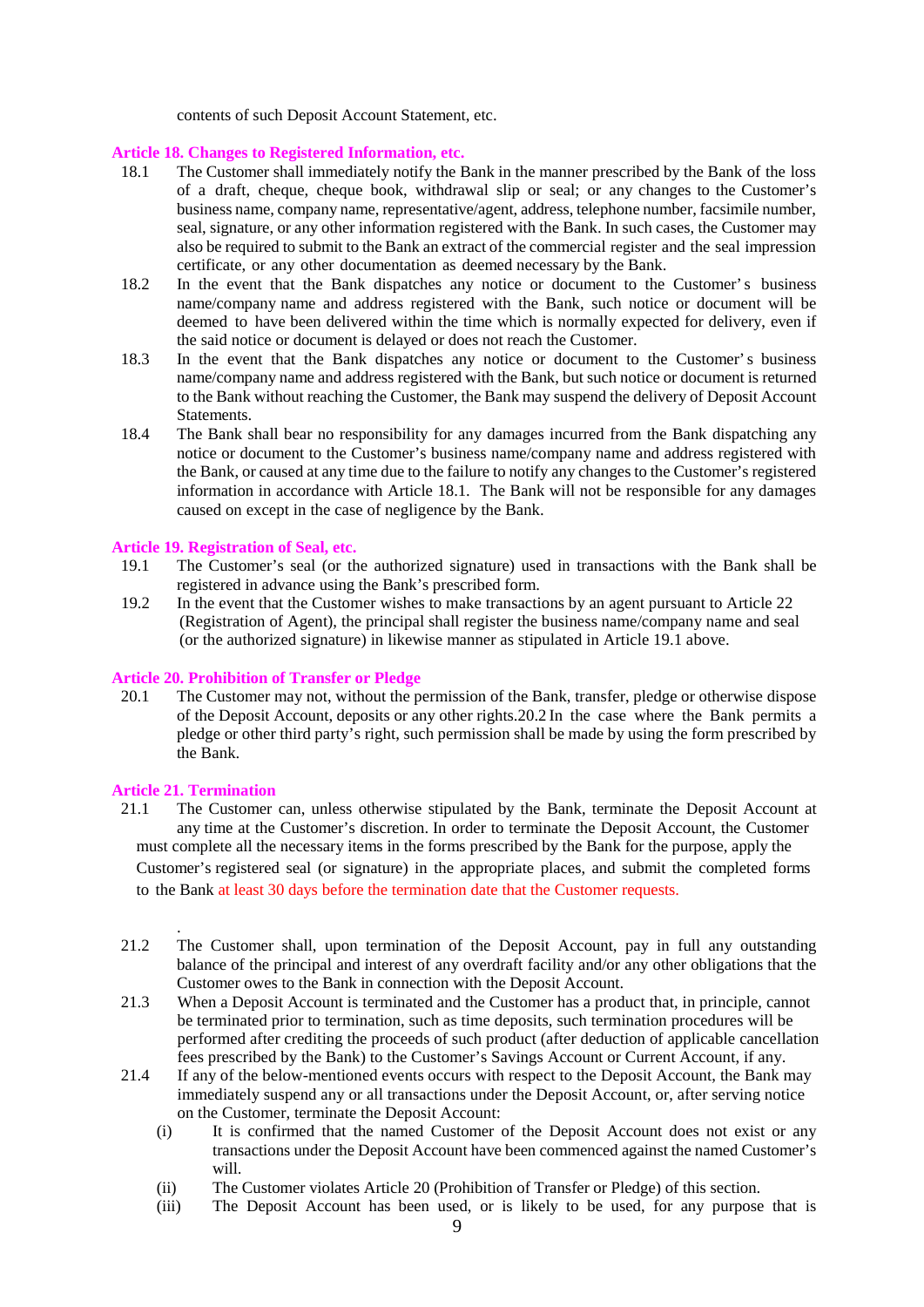contrary to public order or morality, or laws and regulations of Japan or foreign country.

- (iv) If it has become clear that the Customer made false statements or notifications, or is likely to make false statements or notifications, with regard to the matters confirmed by the Customer pursuant to Paragraph 1 of Article 4 (Verification of Customer Identity) and Paragraph 2 of Article 27 (Prevention of Financial Crimes such as Money Laundering and Financing of Terrorist Activities) or the Customer has registered, or is likely to register, false information with the Bank.
- (v) The Customer fails to fulfil a payment obligation owed to the Bank after the Bank's demand for the payment, or the Customer fails to observe a material term of the terms and conditions regarding the transactions with the Bank.
- (vi) The whereabouts of the Customer become unknown to the Bank due to a reason attributable to the Customer, such as failure to notify a change of address, etc.
- (vii) The Customer has not used its Deposit Account for more than 2 years.
- (viii) Laws and regulations permit.
- (ix) When the Bank has reasonably determined that the Deposit Account has been used, or is likely to be used in conflict with applicable laws, etc., concerning money laundering, financing of terrorism or economic sanctions (including sanctions imposed by international organisations such as the United Nations Security Council and the European Union) of Japan or any foreign country.
- (x) Where there is the possibility of the occurrence of any of the events listed in (i) to (ix) above and the Customer fails to respond to a related enquiry from the Bank without a legitimate reason.
- (xi) When transaction limitations pursuant to Paragraph 2 and 3 of Article 27 (Prevention of Financial Crimes such as Money Laundering and Financing of Terrorist Activities) have not been resolved for over six (6) months.
- (xii) There occurs a reasonable and probable cause other than the foregoing events which requires the Bank to restrict or suspend transactions with the Customer or terminate the Deposit Account of the Customer.
- 21.5 In addition to the circumstances set out in Article 21.4, in the event that the Customer falls under any of the following, the Bank may restrict or suspend transactions under the Deposit Account or, after sending a notice to the Customer, terminate the Deposit Account.
- (i) In the case that the representations and covenants made by the Customer at the time of application for the opening of the Deposit Account are found to be to be false.
- (ii) In the case that the Customer has become known to constitute any of the following (each, an "Anti-Social Group"):
	- (1) an organised crime group (*bouryoku dan*);
	- (2) a member of an organised crime group;
	- (3) a person who has ceased to be a member of an organised crime group within the past five years;
	- (4) a quasi-member (*jun kousei in*) of an organised crime group;
	- (5) a company or an association related to an organised crime group;
	- (6) a corporate racketeer (*soukaiya*), a blackmailer adopting social movement slogans (*shakai undo tou hyoubou goro*), a special knowledge crime organisation (*tokushu chinou bouryoku shuudan*) or the like; or
	- (7) a person similar to any of the foregoing.
- (iii) In the case that the Customer has become known to have any of the following relationships:
	- (1) a relationship where the Customer's business is deemed to be conducted under the control of any Anti-Social Group;
	- (2) a relationship where the Customer's business is deemed to be conducted with a substantial involvement of any Anti-Social Group;
	- (3) a relationship where the Customer is deemed to use any Anti-Social Group improperly for purposes such as to obtain unfair advantage for itself, its business or any third party or to cause damage to any third party;
	- (4) a relationship where the Customer is deemed to have an involvement with any Anti-Social Group, such as provision of funding or other favours; or
	- (5) a relationship where any director of the Customer or any person who has a substantial involvement in the management of the Customer's business has a relationship with any Anti-Social Group which would be regarded as socially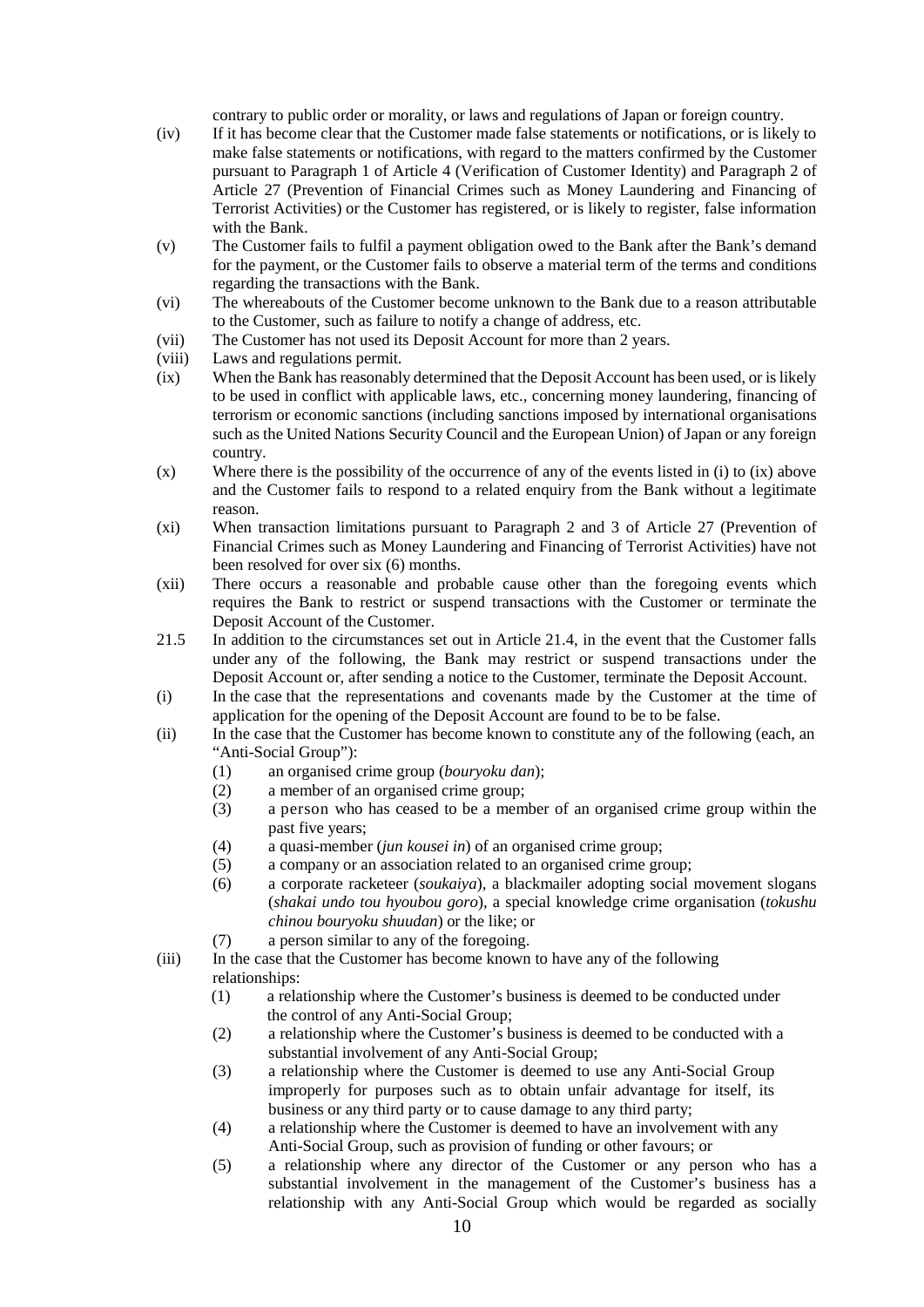negative.

- (iv) In the case that the Customer has, either by itself or through any third party, engaged in any action that constitutes any of the following:
	- (1) making a demand in a violent manner;
	- (2) making an illegal demand or one which is not due;
	- (3) using threatening speech or behaviour, or violence, in relation to transactions with the Bank;
	- (4) defaming the reputation of the Bank or interfering with the business of the Bank by spreading rumours, fraudulent actions or resorting to force; or
	- (5) any actions similar to any of the foregoing (1) to (4).
- 21.6 Neither the Bank nor any other HSBC Group Company (as defined in Article 23.4) will be liable for any loss (whether direct or consequential and including, without limitation, loss of profit or interest) or any damage suffered by the Customer or any third party arising out of, or in connection with, the application of this Article 21, Paragraph 2 of Article 2 (Opening the Deposit Account, etc.), Paragraph 2 of Article 4 (Verification of Customer Identity) or Paragraph 3 of Article 8 (Fees). The Customer shall indemnify and hold harmless the Bank for any damages that the Bank may incur arising out of, or in connection with, the application of this Article 21.
- 21.7 In the event that the Bank dispatches a notice of termination to the Customer's business name/company name and the address which is registered with the Bank, such notice will be deemed to have been delivered within the time normally expected for delivery, even if such notice is delayed or does not reach the Customer.

# **Article 22. Registration of Agent**

- 22.1 The Customer may make transactions with the Bank through an agent.
- 22.2 The appointment of the agent shall be registered in advance using the Bank's prescribed form and unless cancellation of the appointment of the agent has been registered with the Bank, the Bank shall treat all instructions for transactions made by the agent as made by the Customer.
- 22.3 The Customer's instructions pursuant to this Agreement shall include instructions given by the agent.

# **Article 23. Set off, etc.**

- 23.1 In the event that any obligation to the Bank of the Customer is due, the Bank may set-off such obligation against any deposit or other claim against the Bank of the Customer at any time, even prior to the due date of such deposit or other claim.
- 23.2 In the event that the currencies of the obligation and of the claim are different, the Bank still has the right to set-off as stipulated in Article 23.1.
- 23.3 In the event of set-off as stipulated in Articles 23.1 and 23.2, interest on discount rates for, and damages, etc., of the claims and obligations will be calculated for a period ending on the date of calculation, and the applicable interest rates and other related rates will be reasonably determined by the Bank. The Bank shall also have the right to determine the applicable foreign exchange rate at the time of such calculation.
- 23.4 The Bank shall have the right to assign the obligations of the Customer to any judicial person, etc., of the HSBC Group whose ultimate holding company is HSBC Holdings plc. (an "HSBC Group Company") or to any third party designated by the Bank for collection purposes and without the consent of the Customer, and any such HSBC Group Company or such third party may assign the assigned obligations of the Customer to any other HSBC Group Company (including the Bank) or to any other third party without any consent of the Customer. The Customer hereby agrees not to oppose to such assignment.23.5 The Bank shall may appoint an external debt collecting agency, and have it collect any obligations owed by the Customer to the Bank.

## **Article 24. Disclaimer**

24.1 In the event that the Bank has verified, with due care, the seal (or signature) affixed on a cheque, withdrawal slip or any other document submitted to the Bank or the personal identification information notified by telephone or facsimile against the seal (or signature) of the person who has the authority to transact with the Bank, or against the personal identification information of the Customer registered with the Bank, and that the Bank has determined that they are identical, then the Bank shall not be liable for any damages incurred as a result of any incident such as any of them being forged, counterfeited, or fraudulently used, or the person making the telephone call was not the Customer, etc.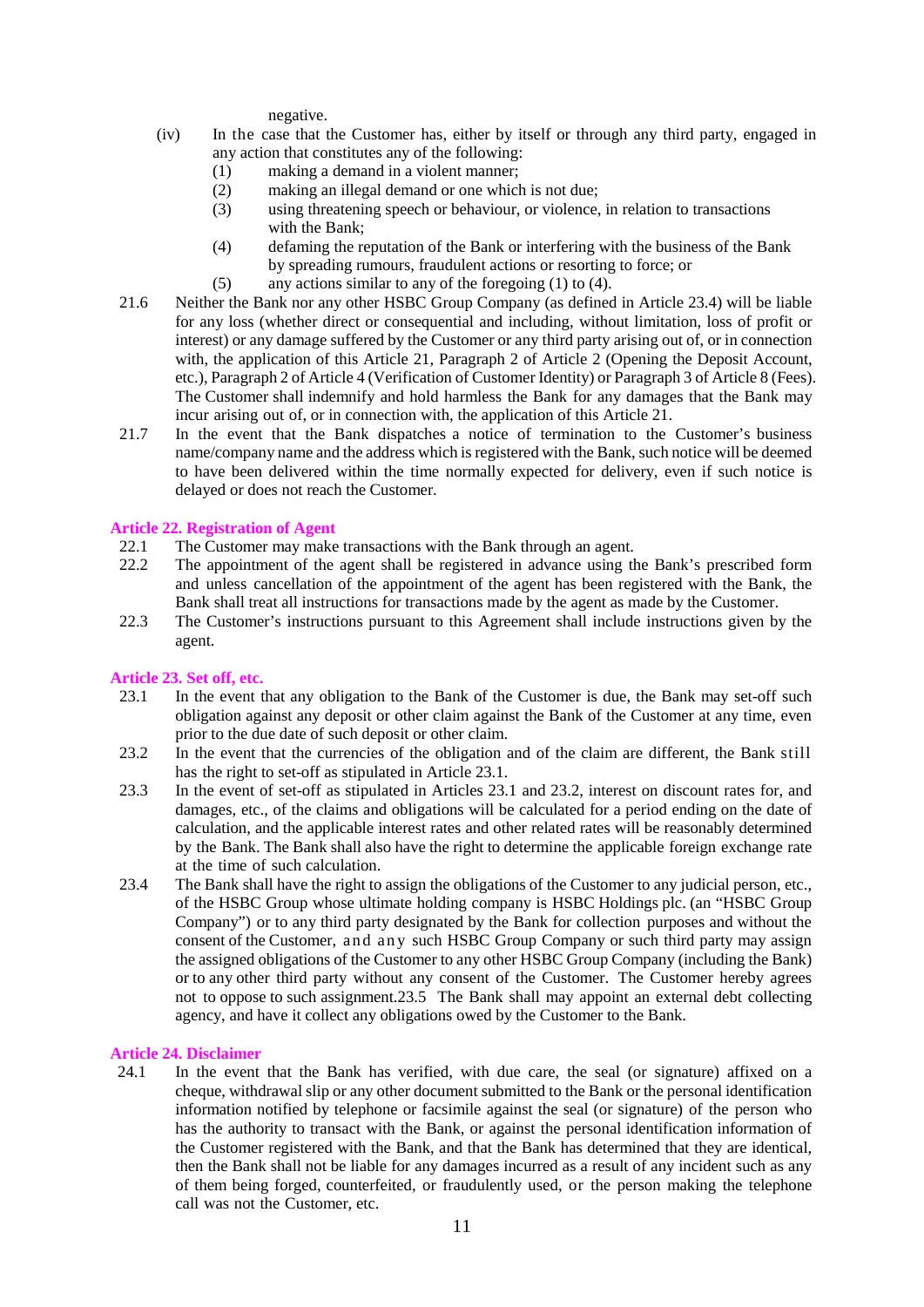- 24.2 Unless otherwise agreed by the Bank, any payment obligation of the Bank owed to the Customer in relation to the Deposit Account will be performed at the branches prescribed by the Bank, and will not be performed at the overseas head office or branches of The Hongkong and Shanghai Banking Corporation Limited.
- 24.3 The Bank will only bear responsibility for the results of a transaction where they are solely attributable to the actions of the Bank. The Bank will bear no responsibility for the results of actions caused by events beyond the Bank's reasonable control, such as imposition of taxes and other public dues; changes in currency value; regulations concerning foreign exchanges and remittances; market fluctuations; freezing of funds; forced remittances; war; natural disaster; civil unrest; economic blockade; laws, ordinances, and instructions by applicable agencies; intentional misconduct, negligence, default and bankruptcy of the correspondent institutions and other agents of the Bank; and delays and damages during transit*.*
- 24.4 The Bank shall not be liable for any delay or failure of the Bank's equipment, systems or software, or in providing any of the Bank's services to the Customer to the extent that is attributable to any cause beyond the Bank's reasonable control, including any communication equipment or line malfunction or failure, and under no circumstances shall the Bank be responsible to the Customer for losses, damages, or expenses arising from or in connection with such delay or failure, unless the cause is attributable to the Bank.
- 24.5 In the event that the Customer and the Bank encounter discrepancies regarding the contents, amounts, etc., of the transactions reported in any Deposit Account Statement or any other document or transactions actually executed between the customer and the Bank, the records of the Bank shall be deemed as accurate in the absence of manifesto error. The Bank will bear no responsibility for damages, etc. incurred as a result of such discrepancies, unless the cause is attributable to the Bank. If the Bank has not received notice from the Customer disputing any Deposit Account Statement or any other document within fifteen (15) days after the date when such document was received by mail by the Customer or when such document becomes available to the Customer for inspection via an electromagnetic means, the Bank will deem the Customer to have acknowledged and agreed that the contents of such document are accurate.
- 24.6 If five (5) years have passed after the execution of a transaction under the Deposit Account, the Bank will not agree to any correction, cancellation, etc., of such transaction, absent manifesto error on the part of the Bank.

## **Article 25. Handling of Customer Information**

The Bank may provide transactional information or personal information of the Customer ("Customer Information") to any domestic or overseas HSBC Group Company, agent, business entrustee or other third party designated by the Bank for the administration, preservation, disposition, or in any other case necessary for the Bank to perform its businesses in relation to the Deposit Account. In addition, the Bank may disclose Customer Information if required to do so by domestic and foreign applicable laws or by a court or in other legal procedures, or if requested to do so by any domestic and foreign governmental agency. The Customer shall provide reasonable cooperation to the Bank for such purpose. Handling of Customer Information shall otherwise be subject to any rules/regulations that the Bank shall prescribe separately.

## **Article 26. Restrictions on Transactions, etc.**

- 26.1 If the Bank considers that the Customer's request for a transaction, etc., constitutes an abuse of the Bank's services, then the Bank can impose restrictions on such transaction or refuse to execute such transaction.
- 26.2 Even after agreement is made with regard to a transaction, etc., as requested by the Customer, if there arises a market disruption or an usual change in financial conditions prior to the execution of such transaction, etc., then the Bank is entitled not to execute such transaction, etc.
- 26.3 The Bank will bear no responsibility for any damages incurred by the Customer or any third party as a result of the restrictions on, or refusal of the execution of, any transaction, etc., as provided for in Articles 26.1 and 26.2.

# **Article 27. Prevention of Financial Crimes such as Money Laundering and Financing of Terrorist Activities**

27.1 The Bank will act in full compliance with all relevant laws and regulations of Japan and any foreign country, and requests by public organisations such as national governments and international organisations, having regard the international initiatives of the prevention of financial crimes such as money laundering and financing of terrorist activities.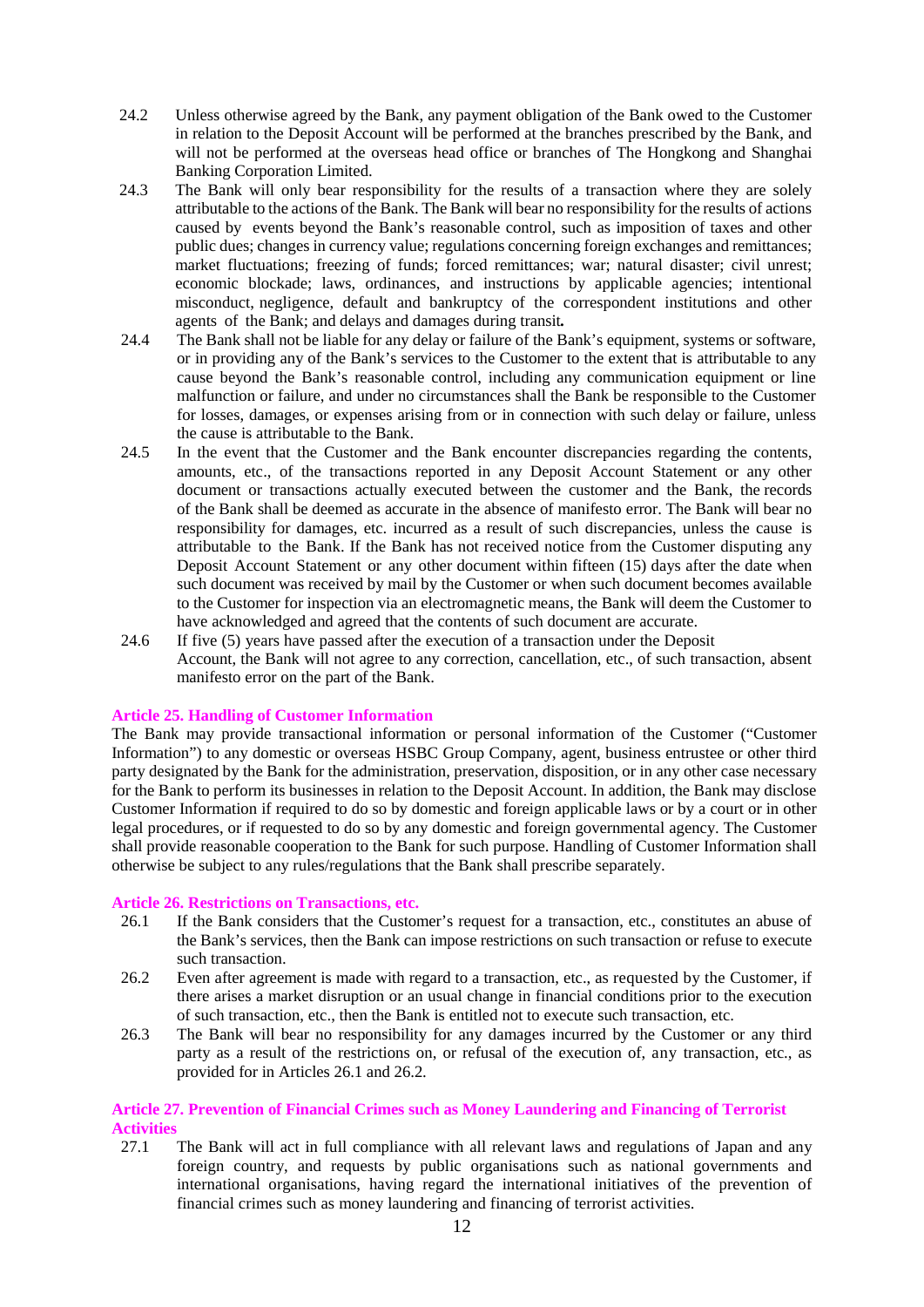- 27.2 In addition to Customer identity verification pursuant to Article 4 (Verification of Customer Identity), in order to verify the Customer's information and to understand details of a specific transaction, etc., in an appropriate manner, the Bank may request the Customer to provide confirmations or submit related documents, etc., by a deadline set by the Bank. If the Customer does not respond to the request by the time prescribed by the Bank without a legitimate reason, the Bank may limit all or part of transactions, such as deposit and remittance, etc., based on the Terms and Conditions.
- 27.3 When the Bank determines that in light of the Customer's response to a confirmation or document request pursuant to Article 27.2, the specific transaction details, the explanation of the transaction by the Customer, or other circumstances, a deposit is likely conflict with applicable laws and regulations, etc., of Japan or any foreign country concerning money laundering, financing of terrorism or economic sanctions, the Bank may limit all or part of transactions such as deposits and withdrawals, etc., based on the Terms and Conditions.
- 27.4 Even when transactions are limited pursuant to Article 27.2 and Article 27.3, if it is deemed that the risk of conflict with laws and regulations, etc., of Japan or any foreign country concerning money laundering, financing of terrorism or economic sanctions has been resolved based on the explanation of the Customer, etc., the Bank will promptly release the transaction limitations.
- 27.5 Neither the Bank nor any other HSBC Group Company will be liable for any loss (whether direct or consequential and including, without limitation, loss of profit or interest) or any damage suffered by the Customer or any third party arising out of:
	- (i) any delay or failure by the Bank or any HSBC Group Company in processing any payment messages or other information or communications, or in performing any of its duties or other obligations in connection with the Current Account or any other account or the provision of any services to the Customer, caused in whole or in part by any steps which the Bank or any HSBC Group Company, in its sole and absolute discretion, considers appropriate to take in accordance with any laws, regulations and requests of public and regulatory authorities operating in various jurisdictions which relate to financial crimes such as, amongst other things, the prevention of money laundering, terrorist financing and the provision of financial and other services to any persons or entities which may be subject to sanctions; or
	- (ii) The exercise of any of the Bank's rights under this Article.

# **Article 28. Governing Law and Jurisdictio**n

All transactions with the Bank, and the documents related thereto, and the terms and conditions thereof shall be construed in accordance with the laws and regulations of Japan (including governmental ordinances relating to finance and exchange control, etc., administrative guidance, and general practical examples of general practices). The Tokyo District Court shall have non-exclusive jurisdiction in first instance over any lawsuit or legal proceeding concerning transactions with the Bank.

## **Article 29. Procedural Customs, etc.**

All matters not set out in this Agreement shall be handled in accordance with other terms and conditions, rules and regulations of the Bank or customary procedures.

## **Article 30. Amendment, etc., to this Agreement**

- 30.1 The Bank may, whenever changes in Japanese or foreign laws and regulations, or in social and financial circumstances occur or any other rational reason exists, make changes to the Terms and Conditions upon notification of such amended terms and conditions by proper methods such as notification to the Customer or on the website of the Bank.
- 30.2 Any amendments pursuant to Article 30.1 shall take effect on the date specified as an effective date in such notification, etc.

# **Article 31. Transfer of Contractual Position of The Bank**

The Bank may, upon prior written notice to, but without seeking the consent of, the Customer, transfer and assign all rights, interests and obligations of the Bank arising out of the transactions and services under the Deposit Account to any HSBC Group Company incorporated in Japan, which is directly or indirectly wholly owned by HSBC Holdings Plc, and which is appropriately licensed to engage in the business regarding the transactions and services under the Deposit Account.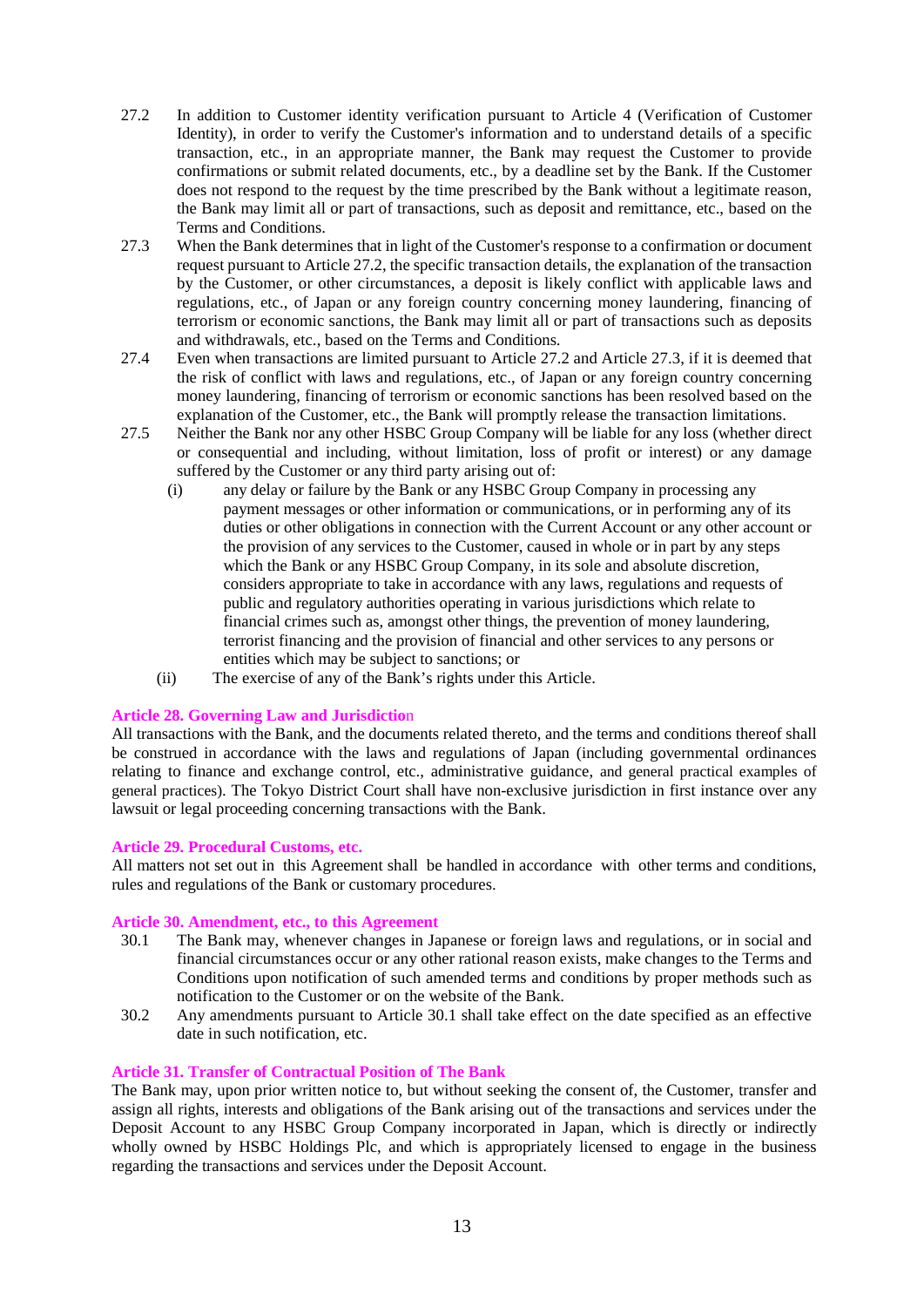# **Article 32. Language**

The Japanese language version of the Terms and Conditions shall constitute the authentic version and govern all transactions with the Bank unless otherwise stipulated by the Bank. In the event that the Bank prepares an English translation of such Japanese terms and conditions for reference purposes and there is any discrepancy between the provisions of such Japanese version and the provisions of the English translation prepared for reference purposes, the provisions of such Japanese version shall prevail.

#### **Article 33. Deposit Insurance**

Deposits held with the Bank's domestic branches are not covered by Deposit Insurance.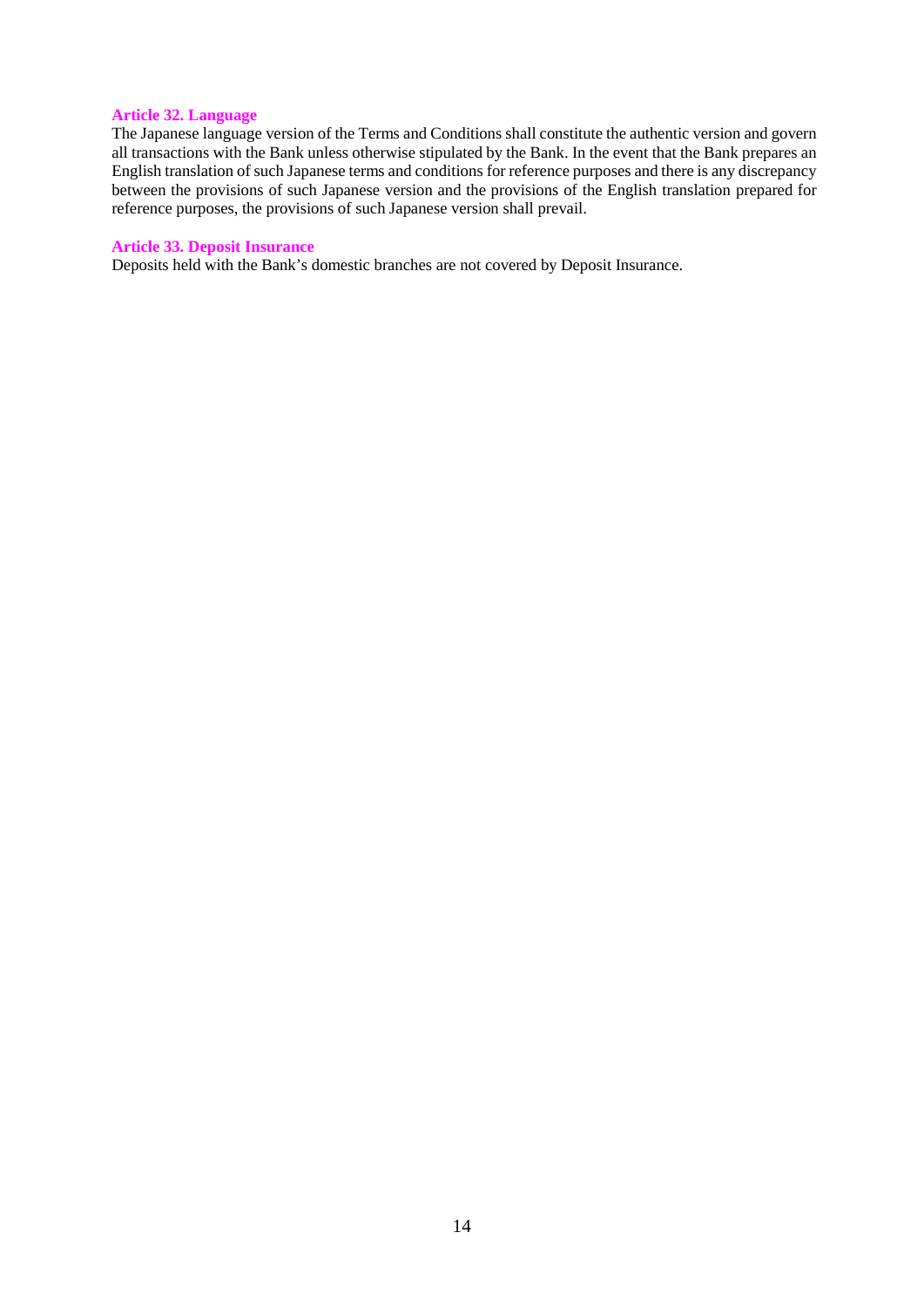# **Section 2. Terms and Conditions for Savings Account**

These Terms and Conditions for Savings Accounts (hereafter in this section, the "Terms and Conditions") govern the Bank's handling of all transactions including deposit and withdrawal of deposit in Japanese yen and certain foreign currencies approved by the Bank made by a Customer with a Savings Account.

## **Article 1. Types of Transactions**

Savings deposits *(futsu yokin)* in Japanese yen and in certain foreign currencies approved by the Bank will be handled in the Savings Account.

# **Article 2. Deposits**

- 2.1 The Bank will accept deposits by way of remittance from other financial institutions, transfer from the Customer's Savings Account or Current Account, or deposit of Instruments approved by the Bank to the Savings Account.
- 2.2 Instruments for deposit may be received by postal mail and other methods approved by the Bank.

## **Article 3. Withdrawals**

3.1 Withdrawals shall be made by transfer to an account by Fax Banking or by other ways approved by the Bank. The use of Fax Banking shall be subject to "Section 5. Fax Banking Terms and Conditions."

## **Article 4. Interest on Deposits**

- 4.1 If the daily final balance (the amount of accepted Instruments shall be excluded from such balance until they are settled) is one (1) Yen (one (1) fractional unit in the case of foreign currency) or more, deposit interest shall accrue for units of one (1) Yen (one (1) auxiliary currency in case of foreign currency) and such interest, calculated at the interest rate prescribed by the Bank, shall be credited to the Customer's Yen Savings Account on a date prescribed by the Bank.
- 4.2 The interest rate referred to in Article 4.1 will be varied reflecting changes in financial conditions, and a different interest rate may apply depending on the balance on the account.

## **Article 5. Excessive Drawing**

- 5.1 When the Bank has in its discretion paid from the Savings Account an amount in excess of the funds available for payment (including the case where such excess over the funds available for payment occurred as a result of the cancellation of a credit entry in accordance with Paragraph 3 and 4 of Article 11 (Deposits) of "Section 1. Deposit Account General Agreement"), the Customer shall reimburse the Bank, immediately upon demand, for payment of the deficiency.
- 5.2 Damages resulting from the payment of the deficiency mentioned in Article 5.1, shall be calculated at the rate prescribed by the Bank, and pursuant to the method specified by the Bank.
- 5.3 Any funds received or transferred for deposit in the Savings Account after the Bank has made a payment as provided for in Article 5.1, will be first allocated to reimburse the Bank for payment of the deficiency.
- 5.4 Should the Customer fail to reimburse the Bank as provided for in Article 5.1, or fail to pay damages as provided for in Article 5.2, the Bank shall be entitled to set off all such claims against any and all accounts or liabilities of the Bank to the Customer regardless of their due date.
- 5.5 As long as any liability to reimburse the Bank for payment of deficiency as provided for in Article 5.1 is outstanding, all Instruments received by the Bank from the Customer for deposit in the Saving Account shall be deemed to be assigned to the Bank as security for such reimbursement liability.

# **Article 6. Application of Other Provisions**

- 6.1 Any transactions arising under or relating to the Terms and Conditions shall also be governed by "Section 1. Deposit Account General Agreement".
- 6.2 In the event of any discrepancy between "Section 1. Deposit Account General Agreement" and the Terms and Conditions, the Terms and Conditions shall prevail.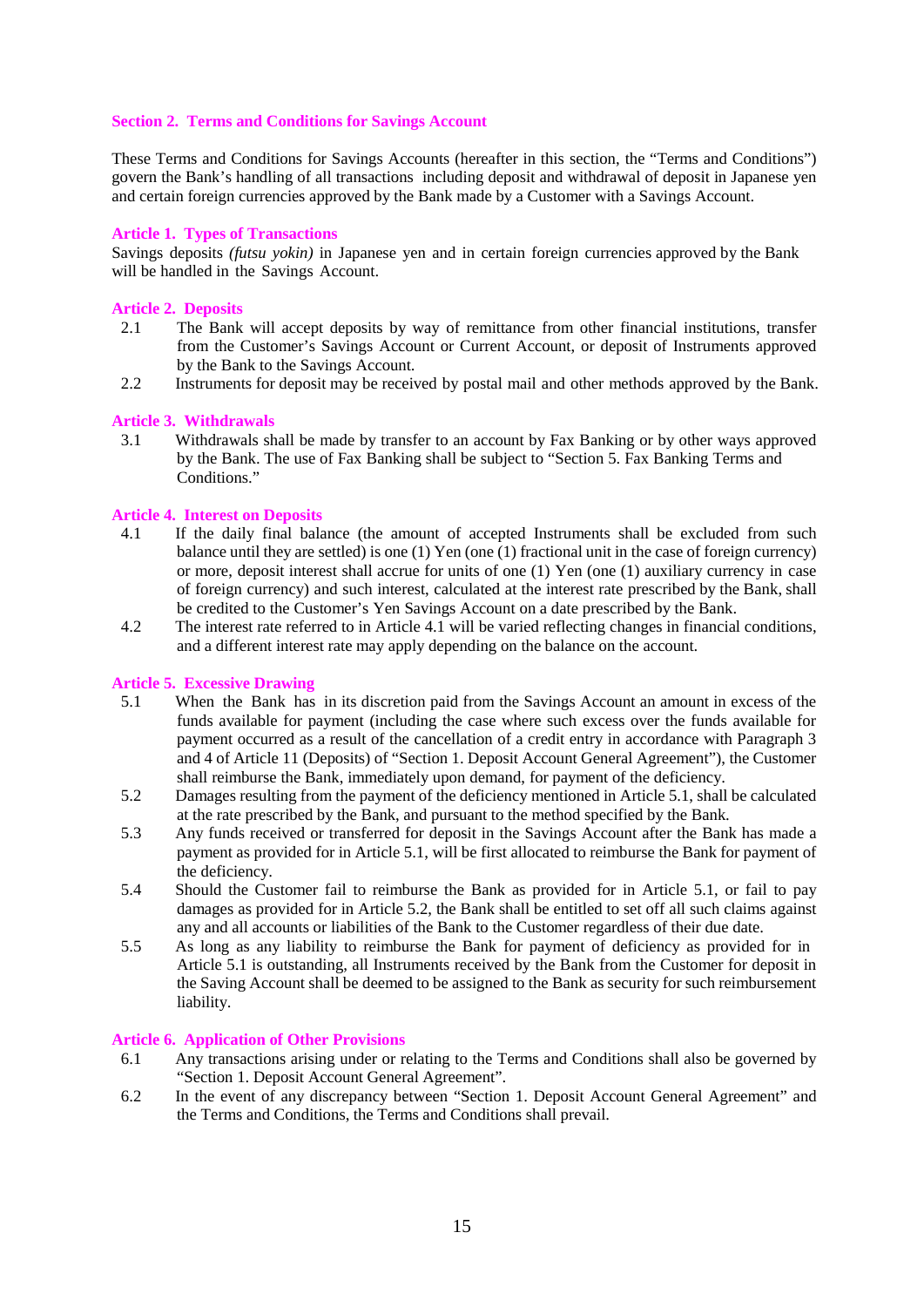# **Section 3. Terms and Conditions for Time Deposit Account**

The Terms and Conditions for the Time Deposit Account (hereafter in this section, the "Terms and Conditions") provides for the Bank's handling of all transactions including deposit and withdrawal of time deposits (the "Time Deposit") in Japanese yen and certain foreign currencies approved by the Bank made by a Customer with the Time Deposit Account.

# **Article 1. Types of Transactions**

Time deposits *(teiki yokin)* in Japanese yen and in certain foreign currencies approved by the Bank will be handled in the Time Deposit Account.

# **Article 2. Deposits**

The Bank will accept Time Deposits only by way of transfer from the Customer's Savings Account or Current Account. The Bank will not accept Instruments for this purpose.

# **Article 3. Maturity**

- 3.1 The Bank will on the maturity date and pursuant to an instruction given by the Customer, renew the aggregate sum of either the principal and interest of the Time Deposit or the principal of the Time Deposit, as a Time Deposit in the same currency and for the same deposit term.
- 3.2 The renewed maturity date of the renewed Time Deposit will be determined based on the maturity date of the Time Deposit before renewal (hereinafter referred to as the "Renewal Date") as the deposit date. The same shall apply when the renewed Time Deposit is further renewed.
- 3.3 In the case that the Customer does not renew the Time Deposit and desires to have it repaid on the maturity date, the Customer shall submit a repayment request form, sealed (or signed) with the Customer's seal (or signature) registered with the Bank, to the Bank by the day and time designated by the Bank on the maturity date. In the case such Customer's request is received after the day and time designated by the Bank, the repayment will be made on the following business day, and the interest on and after the maturity date will accrue at the interest rate designated by the Bank which is applicable to the Savings Account in the same currency as the Time Deposit (or the interest rate applicable to Yen Savings Account as designated by the Bank, if the principal and/or the interest of the Time Deposit in a foreign currency is converted into Japanese yen and credited to the designated account in Japanese yen).
- 3.4 In the case that the principal and/or the interest of the Time Deposit in a foreign currency is credited to the designated account in Japanese yen on the maturity date pursuant to Article 3.3, the Bank will calculate such amount to be credited by applying the foreign exchange rate on the maturity date to the said principal or interest in accordance with the provision of Article 16 (*Foreign Exchange Conversion Rate*) of "Section 1. Deposit Account General Agreement."

## **Article 4. Interest on Deposits**

The interest rate shall be determined at the time of deposit for the term from the deposit date to the day prior to the maturity date. Provided, however, that the interest rate in case of renewing the Time Deposit after the maturity date shall be the interest rate specified by the Bank on the Renewal Date.

## **Article 5. Cancellation before Maturity Date**

- 5.1 The Customer may not cancel the Time Deposit before its maturity; provided, however, that the Bank may agree to the cancellation when the Bank recognises that such cancellation is unavoidable and no reason exists for the Bank to reject such cancellation.
- 5.2 In the event that the Bank allows the Customer to cancel the Time Deposit before its maturity date pursuant to Article 5.1, the applicable interest for the period from the deposit date (or the most recent Renewal Date) to the date of cancellation will be zero (0), and only the original amount of deposited principal (or the amount of principle renewed) will be credited to the Customer's Savings Account or Current Account, whichever account is in the same currency as the currency of such principal.

## **Article 6. Application of Other Provisions**

- 6.1 Any transactions arising under or relating to the Terms and Conditions shall also be governed by "Section 1. Deposit Account General Agreement."
- 6.2 In the event of any discrepancy between "Section 1. Deposit Account General Agreement" and the Terms and Conditions, the Terms and Conditions shall prevail.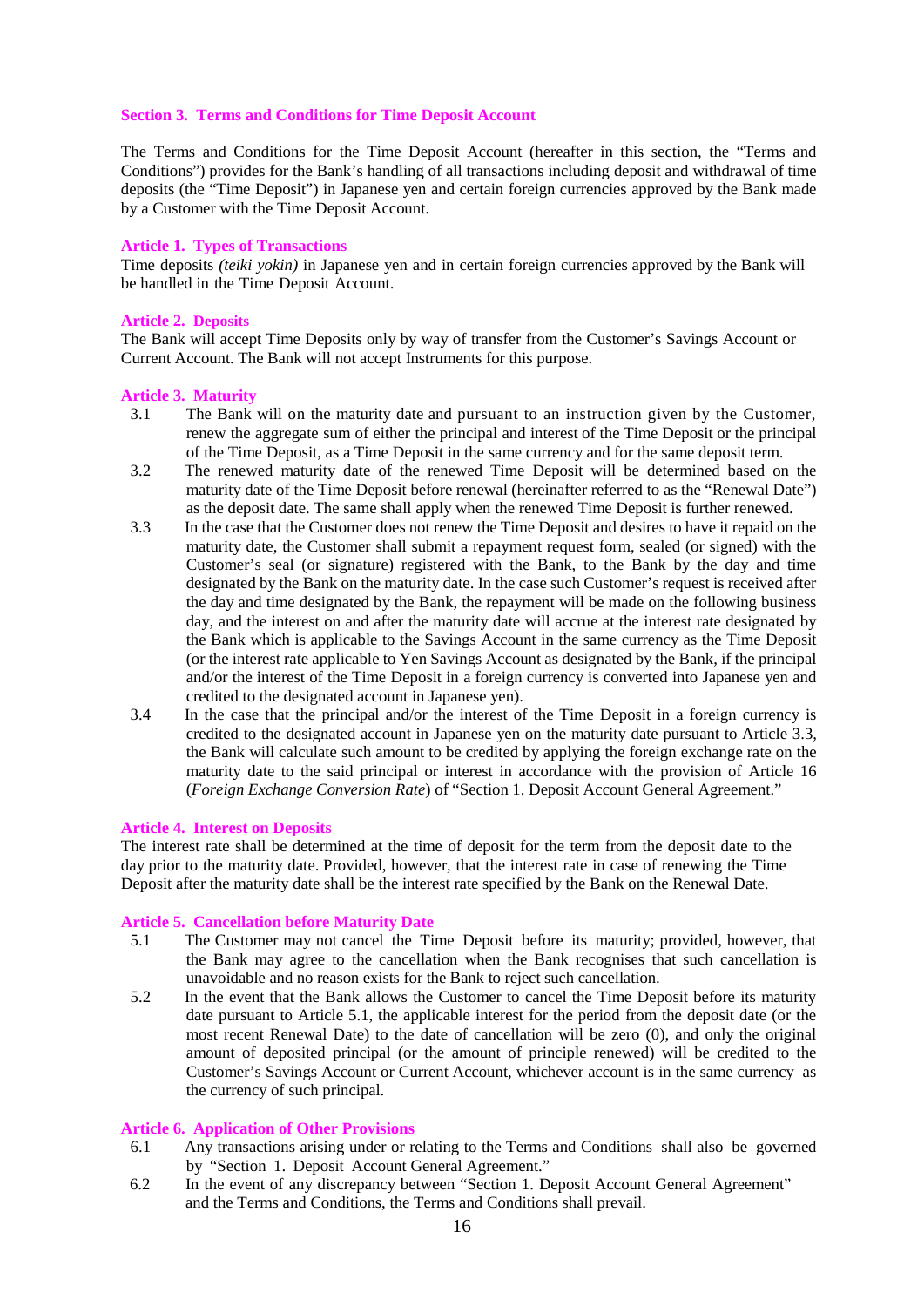#### **Section 4. Terms and Conditions for Current Account**

These Terms and Conditions for the Current Account (hereafter in this section, the "Terms and Conditions") govern the Bank's handling of current deposits in Japanese yen and certain foreign currencies approved by the Bank made by a Customer into the Current Account.

#### **Article 1. Transaction Details**

Current deposits *(toza yokin)* in Japanese yen and in certain foreign currencies approved by the Bank will be handled in the Current Account.

# **Article 2. Deposits**

- 2.1 The Bank will accept deposits by way of remittance from other financial institutions, transfer from the Customer's Savings Account or Current Account*,* or deposit of Instruments approved by the Bank into the Current Account.
- 2.2 Instruments for deposit may be received by postal mail and other methods approved by the Bank.

#### **Article 3. Payment of Drafts and Cheques**

When a cheque is presented for payment, or, if a draft is presented for payment within the presentation period, it shall be paid from the Current Account. In addition, cheques, promissory notes, and accepted bills of exchange that a registered agent draws in its own name will also be paid from the Current Account.

#### **Article 4. Forms for Drafts and Cheques**

- 4.1 The Customer is required to use the forms provided by the Bank when drawing cheques on the Bank or promissory notes payable at the offices of the Bank.
- 4.2 When accepting bills of exchange payable at the offices of the Bank, the Customer is required to ascertain that the forms for such have been provided by financial institutions which are authorized to receive deposits.
- 4.3 The Bank will not honour any cheque, promissory note, or bill of exchange which does not comply with Article 4.1 and 4.2.
- 4.4 Upon request, the Bank will provide the Customer with a reasonable quantity of cheques, promissory notes, and bill of exchange forms, at cost.

#### **Article 5. Scope of Payments**

- 5.1 The Bank is not obligated to pay cheques, promissory notes, or bills of exchange presented for payment in excess of the funds available for payment in the Current Account.
- 5.2 The Bank will not make partial payment of the amount of cheques, promissory notes, bills of exchange.

#### **Article 6. Selecting Payment**

If the total amount of all cheques, promissory notes, or bills of exchange presented for payment is in excess of the funds available for payment in the Current Account, the Bank may select, at its sole discretion, which instruments to make payment of.

#### **Article 7. Overdrafts**

- 7.1 When the Bank has paid, at its discretion, a cheque, promissory note, bill of exchange or made any other payment from the Current Account in excess of the funds available for payment (including the case where such excess over the funds available for payment has occurred as a result of the cancellation of a credit entry in accordance with Paragraph 3 and 4 of Article 11 (Deposits) of "Section 1. Deposit Account General Agreement"), the Customer shall reimburse the Bank, immediately upon demand, for payment of the deficiency.
- 7.2 Damages resulting from the payment of the deficiency mentioned in Article 7.1 shall be calculated at an interest rate and method prescribed by the Bank.
- 7.3 Any funds received for deposit in the Current Account after the Bank has made a payment as provided for in Article 7.1 will be first allocated to reimburse the Bank for payment of the deficiency.
- 7.4 Should the Customer fail to reimburse the Bank as provided for in Article 7.1, or fail to pay damages as provided for in Article 7.2, the Bank shall be entitled to set off all such claims at any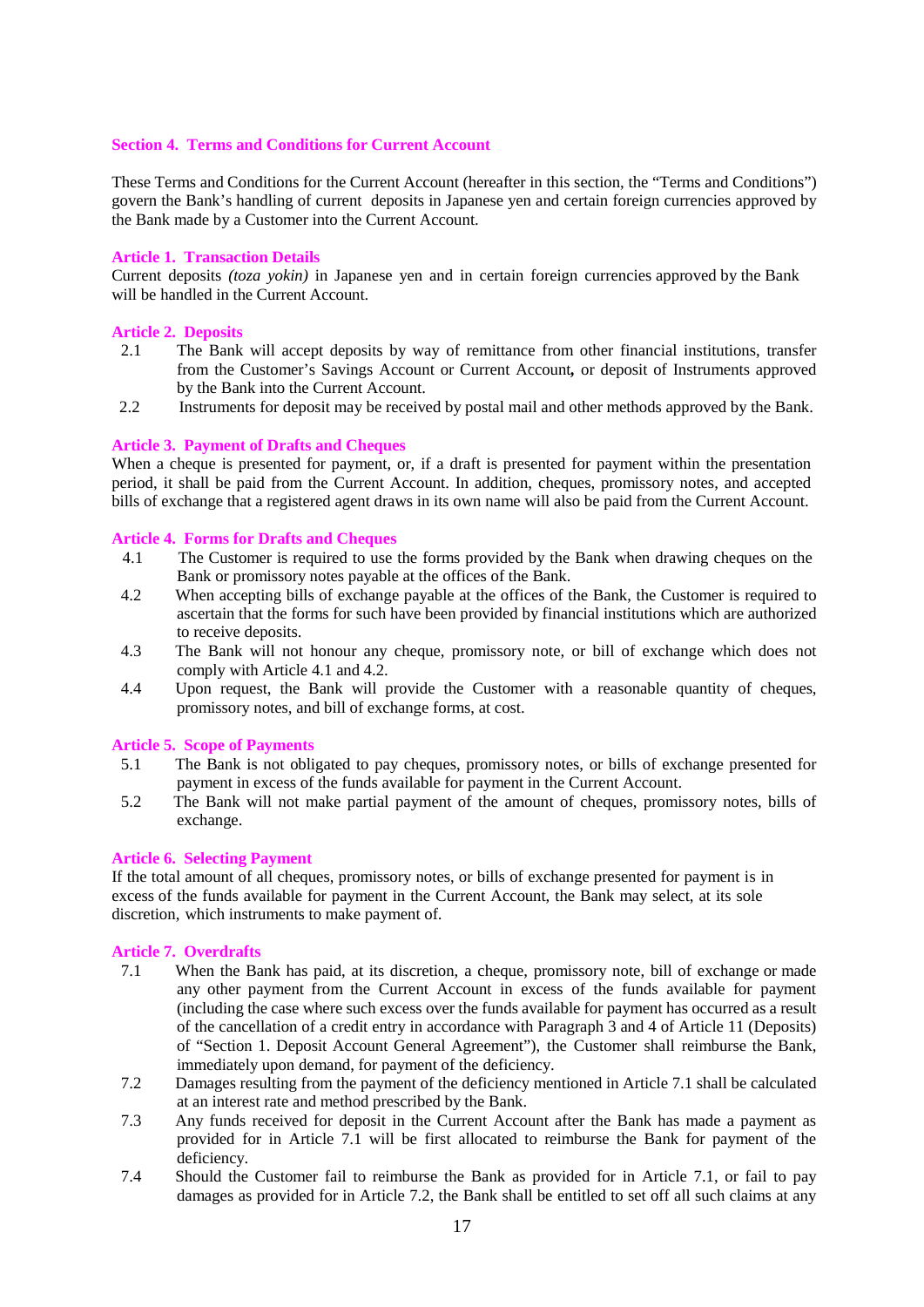time against any and all accounts or liabilities of the Bank to the Customer regardless of their maturities.

7.5 As long as any liability to reimburse the Bank for payment of a deficiency as provided for in Article 7.1 is outstanding, all Instruments received by the Bank from the Customer for deposit in the Current Account shall be deemed to be assigned to the Bank as security for such reimbursement liability.

#### **Article 8. Substitute for a Payment Guarantee**

The Bank will not certify or guarantee any cheques drawn by the Customer. Instead, the Bank will issue cashier's cheques upon request, deducting the amount of the cashier's cheques from the Current Account.

#### **Article 9. Drafts and Cheques without an Issue Date or Payee**

- 9.1 In drawing cheques, promissory notes, or bills of exchange, or in accepting bills of exchange, the Customer is required to fill in all blanks as completely as possible, as required by law for the validity of such Instruments. Notwithstanding any omissions, if cheques, or promissory notes or bills of exchange payable on a fixed date, which are issued by the Customer and which lack the drawing date, are presented for payment, the Bank may pay without notifying the Customer.
- 9.2 The Bank is not liable for any damages that may result from any actions taken in accordance with Article 9.1.

#### **Article 10. Handling of Crossed Cheques**

- 10.1 If a crossed cheque is presented for payment and it has an impressed seal (or registered signature) on its reverse side, the Bank can make payment to the bearer.
- 10.2 The Bank is not liable for any damages covered by Article 38, Paragraph 5 of the Cheques Act. If, however, as a result of any such action described in Article 10.1 the Bank is compelled to pay damages to a third party, the Bank shall be entitled to reimbursement from the Customer.
- 10.3 If a cheque is issued by an agent in its own name, the Bank, as in Article 10.2, is not liable for any damages and the Bank shall be entitled to reimbursement from the Customer.

#### **Article 11. Approval Inquiries**

- 11.1 The Bank may pay any promissory note or bill of exchange without inquiring as to whether any necessary approval has been received, even if any act related to the promissory note or bill of exchange requires the approval of a board of directors or meeting of shareholders, or some other procedure of a similar type.
- 11.2 The Bank is not liable for any damages that may result from any actions taken in accordance with Article 11.1.

#### **Article 12. Interest on Deposits**

- 12.1 If the daily final balance (the amount of accepted Instruments shall be excluded from such balance until they are settled) is one (1) Yen (one (1) fractional unit in the case of a foreign currency) or more, deposit interest shall accrue for units of one (1) Yen (one (1) auxiliary currency in the case of a foreign currency) and such interest, calculated at the interest rate stipulated by the Bank, shall be credited to the Yen-denominated Current Account on a date prescribed by the Bank; provided, however, that any interest on the Current Account shall not exceed the upper limit prescribed by applicable law.
- 12.2 The interest rate referred to in Article 12.1 will be varied reflecting changes in financial conditions, and a different interest rate may apply depending on the balance on the Current Account.

#### **Article 13. Withdrawal**

- 13.1 A withdrawal shall be made pursuant to instructions Fax Banking or by any other way approved by the Bank by transfer to an account specified in the instructions. The use of Fax Banking shall be subject to "Section 9. Fax Banking Terms and Conditions".
- 13.2 For the withdrawal of cash in a foreign currency upon instruction of the Customer, the Bank shall withdraw the amount equivalent to such withdrawal in Japanese yen or a foreign currency in accordance with the provision of Article 13 (*Withdrawals*) of "Section 1. Deposit Account General Agreement."; the Bank may collect a fee separately determined by the Bank for the withdrawal of cash in a foreign currency. In addition, a withdrawal of cash in a foreign currency shall require the Customer to have notified the Bank of the withdrawal at least five (5) business days prior to the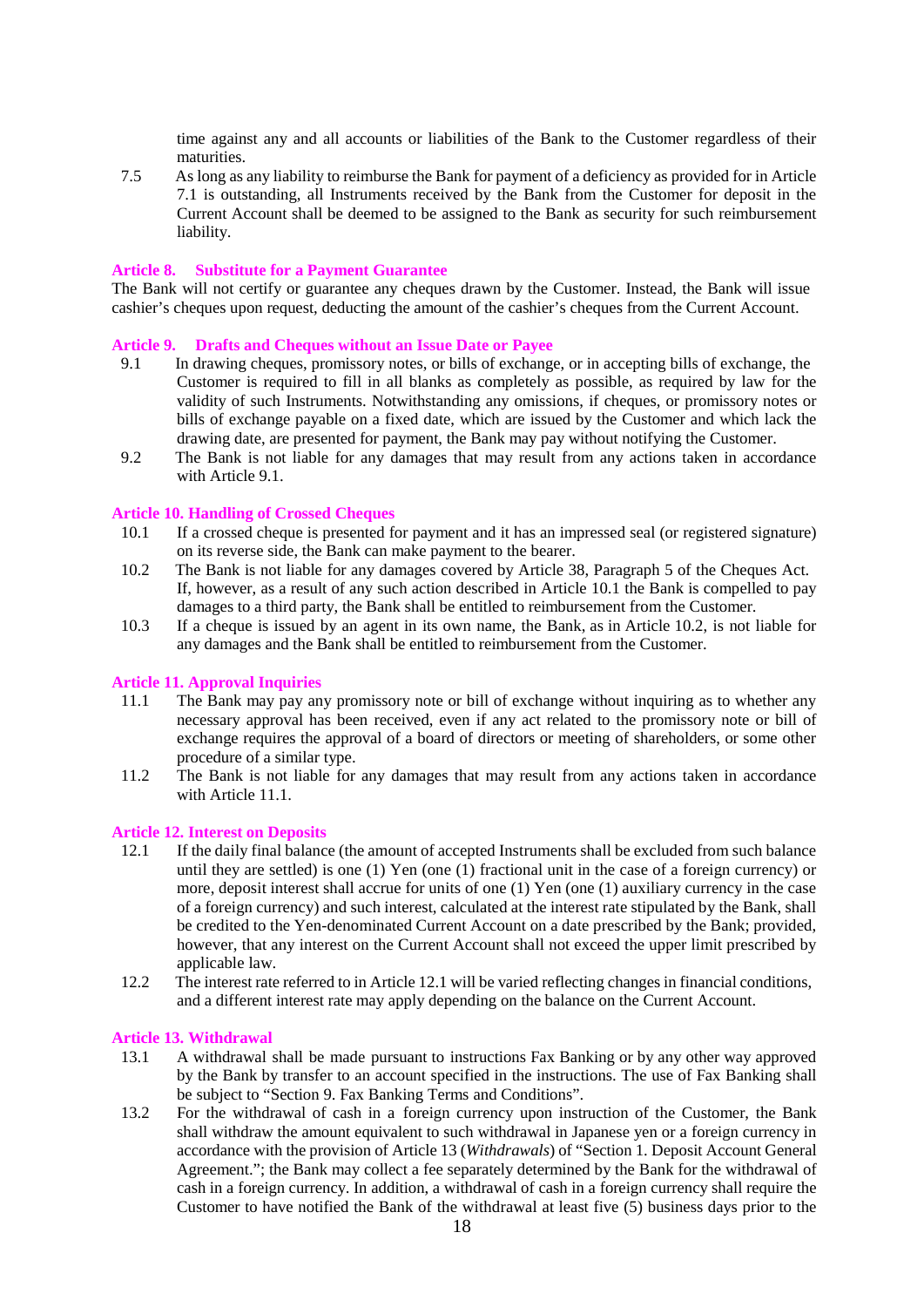withdrawal date and is conditional on the said currency being available.

# **Article 14. Termination**

14.1 The Current Account may be terminated at any time at the discretion of either party. However, the termination at the discretion of the Customer shall be subject to Paragraph 1 of Article 21(Termination) of "Section 1. Deposit Account General Agreement".

14.2 If the Bank terminates the Current Account in accordance with the rules and regulations of a Clearing House demanding the suspension of transactions with the Customer, that termination shall take effect immediately upon dispatch of the Bank's termination notice, regardless of whether the notice reaches the Customer.

## **Article 15. Processing After Termination**

- 15.1 Once the Current Account has been terminated, the Bank is not liable for payment of cheques or promissory notes drawn by the Customer or bills of exchange accepted by the Customer prior to the termination.
- 15.2 Once the Current Account has been terminated as prescribed in Article 15.1, the Customer shall return all unused cheques, promissory notes, and bills of exchange forms to the Bank immediately and at the same time settle the Current Deposit Account.

## **Article 16. Processing based on Draft Clearinghouse Rules**

- 16.1 In addition to the terms of these Current Account Terms and Conditions, Current Account transactions are also subject to the rules and regulations of the applicable Clearing House.
- 16.2 When the applicable Clearing House implements emergency measures due to unavoidable circumstances such as natural disasters or other domestic/national emergencies, then the Bank may take appropriate actions in accordance with those measures, such as paying promissory notes or bills of exchange presented for payment after the prescribed period for presentation has elapsed notwithstanding Article 3 (Payment of Drafts and Cheques) by debiting the Current Account.
- 16.3 The Bank shall not be liable for any damages that may result from any actions taken in accordance with Article 16.2.

# **Article 17. Application of Other Provisions**

- 17.1 Any transactions arising under or relating to the Terms and Conditions shall also be governed by "Section 1. Deposit Account General Agreement,"
- 17.2 In the event of any discrepancy between "Section 1. Deposit Account General Agreement" and the Terms and Conditions, the Terms and Conditions shall prevail.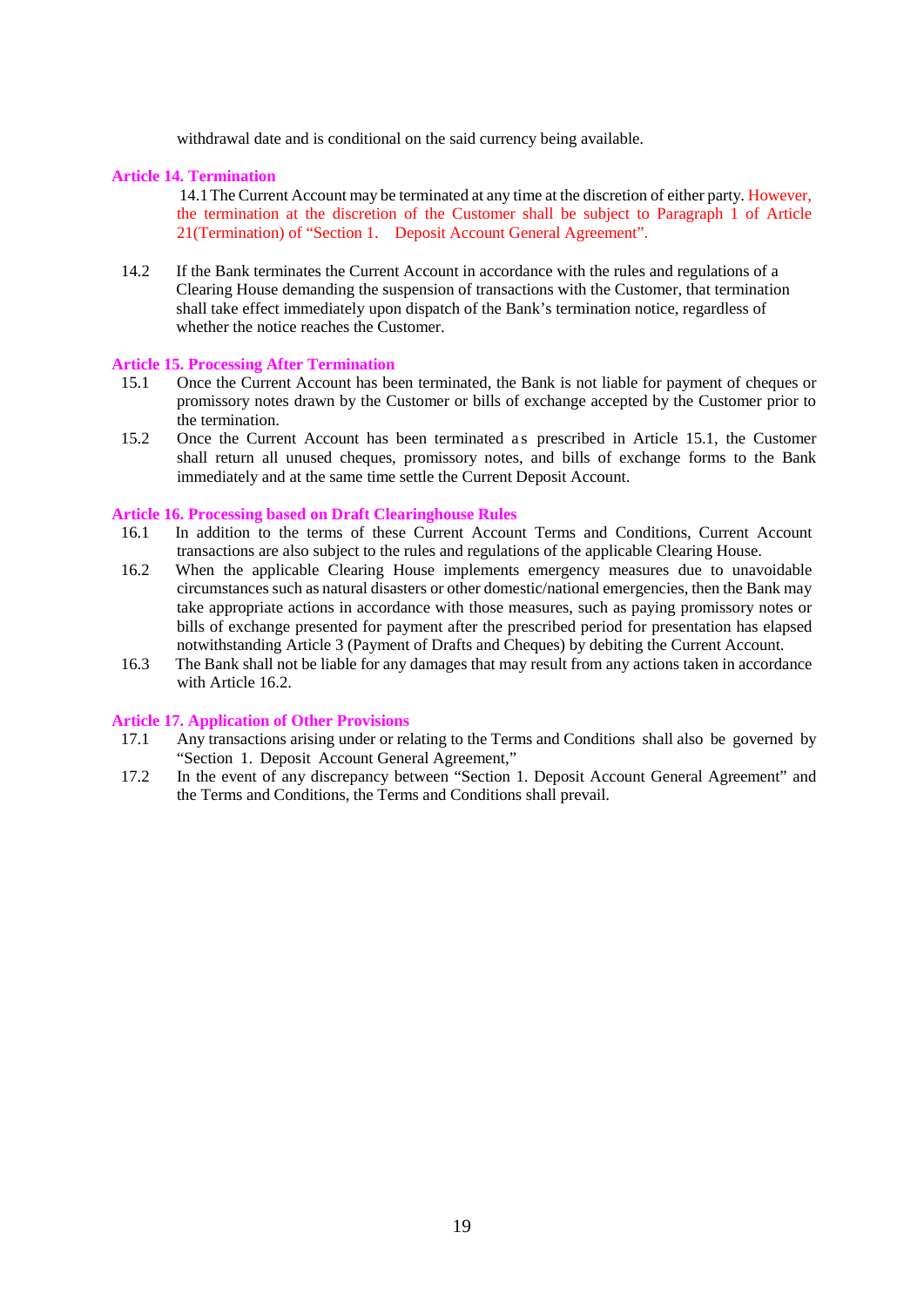# **Section 5. Terms and Conditions for Fax Banking**

These Terms and Conditions for Fax Banking (hereafter in this section, the "Terms and Conditions") govern the Bank's handling of a Customer's a Deposit Account where the Customer uses the Fax Banking Service (the "Service").

# **Article 1. Description of the Service**

- 1.1 The Bank will perform the following transactions, etc. ("Designated Transaction(s)"), for the Customer at the Customer's expense based on an individual request form received via the Customer's facsimile machine on condition that the prescribed terms and conditions have been satisfied in accordance with the Terms and Conditions.
	- (i) Reissuance of monthly report and transaction notice;
	- (ii) Issuance of balance certificate;
	- (iii) Domestic transfer, overseas remittance, transfer within the branch office (including change or unwinding of requests); and
	- (iv) Establishment, renewal, instruction upon maturity, cancellation, etc., of Time Deposits
- 1.2 The Bank shall stipulate separately the specific content of the Service (including the scope of Designated Transactions, terms of use, and specific methods of use) that is not covered by the Terms and Conditions and may at any time determine or modify the content of the Service.
- 1.3 If, in accordance with Article 1.2, the Bank determines or modifies the content of the Service, the Bank will either give notice to the Customer or make a public announcement of such determination or modification by a method (for instance, in writing) the Bank deems appropriate.

# **Article 2. Verification of Customer Identity and Identifying Transaction Details**

- 2.1 The Customer shall enter the details of a requested Designated Transaction on the request form prescribed by the Bank with the Customer's seal (or signature) which has been registered with the Bank and send the form to the Bank by facsimile. Due to the nature of communication via facsimile machine, if a problem arises, the Service will be discontinued and the Customer will be required to request transactions of the Bank via proper methods.
- 2.2 If the Bank receives a request described in Article 2.1 by facsimile (the Bank's prescribed request form received from a Customer by facsimile is called the "Fax Request Form"), it will investigate the items enumerated below and when the Bank h as verified them by measures it deems appropriate, the Bank will deem it has received a valid request for a transaction under the Service from the Customer.
	- (i) The location of the Customer or its agent, and transaction details;
	- (ii) The Fax Request Form contains items that allow adequate identification of the Customer and is sufficient to clearly verify the requested transaction details; and
	- (iii) The seal or signature of the Customer or its agent that appears on the Fax Request Form corresponds to the seal or signature registered with the Bank in advance.
- 2.3 In addition to the verification procedures in Article 2.2, if the Bank deems it necessary it will verify that the user of the Service is, in fact, the Customer itself by measures prescribed by the Bank (together with the verification procedures in Article 2.2, "the Customer Identification Procedures"). If the Bank deems it necessary, the Service will not be provided until the Customer Identification Procedures have been completed.
- 2.4 Except in the case of negligence by the Bank, in providing the Service based on the Bank's verification through the Customer Identification Procedures that the person initiating the transaction is actually the Customer, the Bank shall not be liable even if the Service is utilized fraudulently by a third party.

## **Article 3. Requesting a Transaction and the Designated Transaction**

- 3.1 Once the Bank has carried out the procedures in Articles 2.2 and 2.3 regarding the various transaction requests of the Service and approved these, the transaction shall be deemed verified, and from that point forward the Customer cannot cancel or modify the transaction without the consent of the Bank.
- 3.2 From time-to-time transactions requested by the Customer will not be processed on the day the request is made owing to limitations of the Bank's system or limitations involving business processing. In such a case, the Bank shall not be liable for the delay in executing the transaction.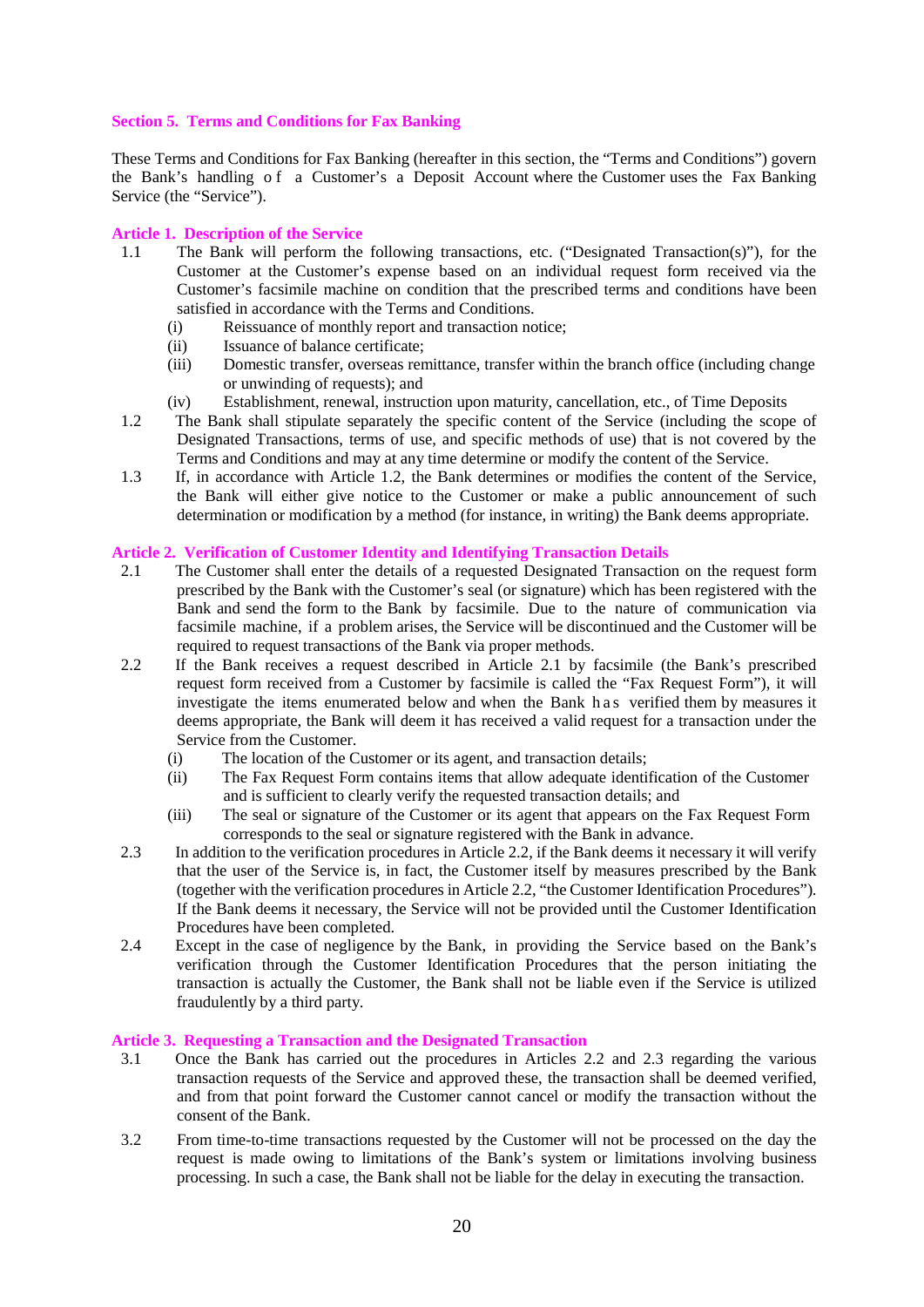# **Article 4. Unavailability of the Service**

The Service will be unavailable in any of the following situations:

- (i) If the amount of money to be remitted or transferred is larger than the funds available for payment on the designated remittance date or designated transfer date;
- (ii) If transactions under the designated payment account has been restricted or suspended, or the designated payment account has already been closed;
- (iii) If the Customer has initiated a stop payment on the designated payment account and the Bank has conducted the prescribed procedures in accordance with it;
- (iv) If the Customer has suspended payments or a petition has been filed for the commencement of bankruptcy, civil rehabilitation procedures, corporate reorganisation procedures, special liquidation procedures or other such disposition (including any similar petition in any jurisdiction other than Japan) in respect of the Customer;
- (v) If there is a notification or an order to temporarily seize or order to seize the Customer's deposits or other credits owed by the Bank;
- (vi) If a transfer transaction has been requested but transactions under the designated payment account have been restricted or suspended, or the designated account for the transfer has already been closed;
- (vii) If a requested remittance of money is in violation or potential violation of the laws of Japan or any foreign country; or
- (viii) If the execution of the Service becomes impossible or the Bank, at its sole discretion, discontinues the Service, because of riot, social disturbance, war, government law, order or regulation, measures taken by a government agency, natural phenomenon, violent weather, fire, major accident, strike, sabotage activity, explosion, or other similar or dissimilar unforeseen event that reduces the Bank's ability to perform the Service, or if the Bank considers it necessary to suspend the Service.

# **Article 5. Customers' Responsibilities**

The Customer shall be responsible for all consequences arising from, or associated with the use of the Service.

## **Article 6. Disclaimer**

- 6.1 The Bank shall not be liable whatsoever for any damage, loss or any other expenses (direct or indirect) suffered or paid by the Customer from the delayed handling or the failure in handling on account of disruptions of telecommunication or calls, unclear faxes, omission of pages, or failure or disconnection of telecommunication equipment, telephone lines or calls not attributable to the Bank.
- 6.2 As long as the Bank has performed the verification and handling provided for in Article 2 (Verification of Customer Identity and Identifying Transaction Details), the Bank shall not be liable to the Customer or a third party for damages stemming from the fraudulent use of Customer Identification Information, the overstepping of authority, or the alteration of the content of a request in a fax by a person other than the Bank or its employees.
- 6.3 If an error is discovered in a transaction or an account balance as a result of identification under Article 2 (Verification of Customer Identity and Identifying Transaction Details) and if there are doubts between the Customer and the Bank, the content of a Fax Request Form received by the Bank according to the method provided for in Article 2 (Verification of Customer Identity and Identifying Transaction Details) shall be deemed accurate and the subsequent processing shall take place as long as there is no verification that the Bank was in error. As a result, the Bank will treat matters such as the unwinding of a remittance and the correction of a transaction due to a subsequent request by the Customer as a request for a new transaction. In addition, as long as there is no verification that the Bank was in error, the Bank shall not be liable if it has processed a transaction in accordance with the content of a Fax Request Form it received. Further, the Bank shall not be liable for damages suffered by the Customer or a third party for the delayed handling or failure of handling caused by disruption of telephone services.
- 6.4 The Bank shall not be liable whatsoever for damages, losses or any other expenses (including direct or secondary damage) suffered or paid by the Customer unless they are attributable to the Bank if the transaction information, etc., of the Customer has leaked by bugging, etc., through telecommunication routes including public telephone lines and leased telephone lines.
- 6.5 If a Customer uses the Service from overseas, the Bank shall handle that usage as if it took place in Japan. Further, in some cases, the Service cannot be used from overseas because of the foreign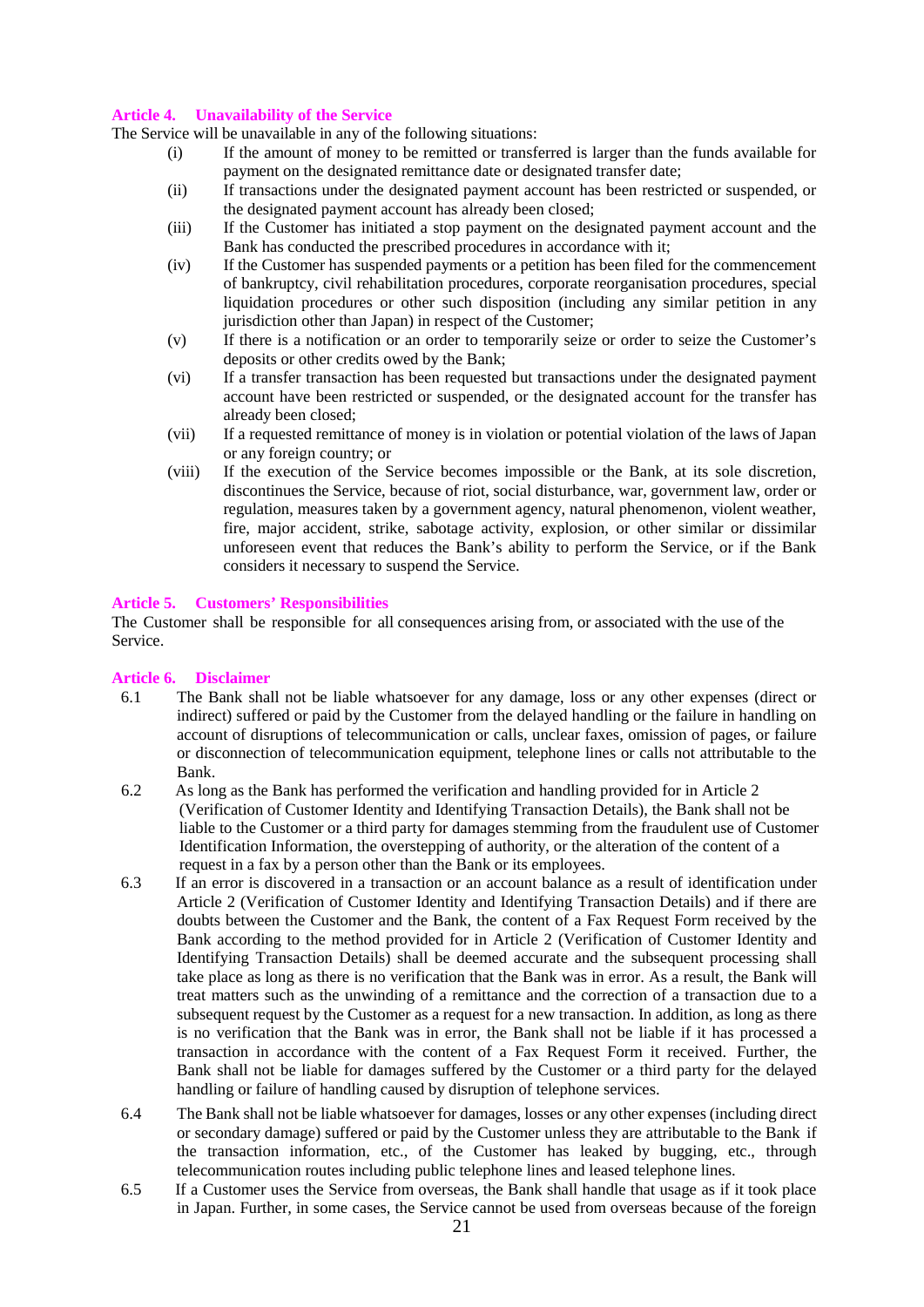country's laws, systems, or the specifications of the communications information and communications equipment; the Bank shall not be liable for damages, losses, or other costs stemming from such usage.

# **Article 7. Application of Other Provisions**

- 7.1 Any transactions arising under or relating to the Terms and Conditions shall also be governed by "Section 1. Deposit Account General Agreement."
- 7.2 In the event of any discrepancy between "Section 1. Deposit Account General Agreement" and the Terms and Conditions, the Terms and Conditions shall prevail.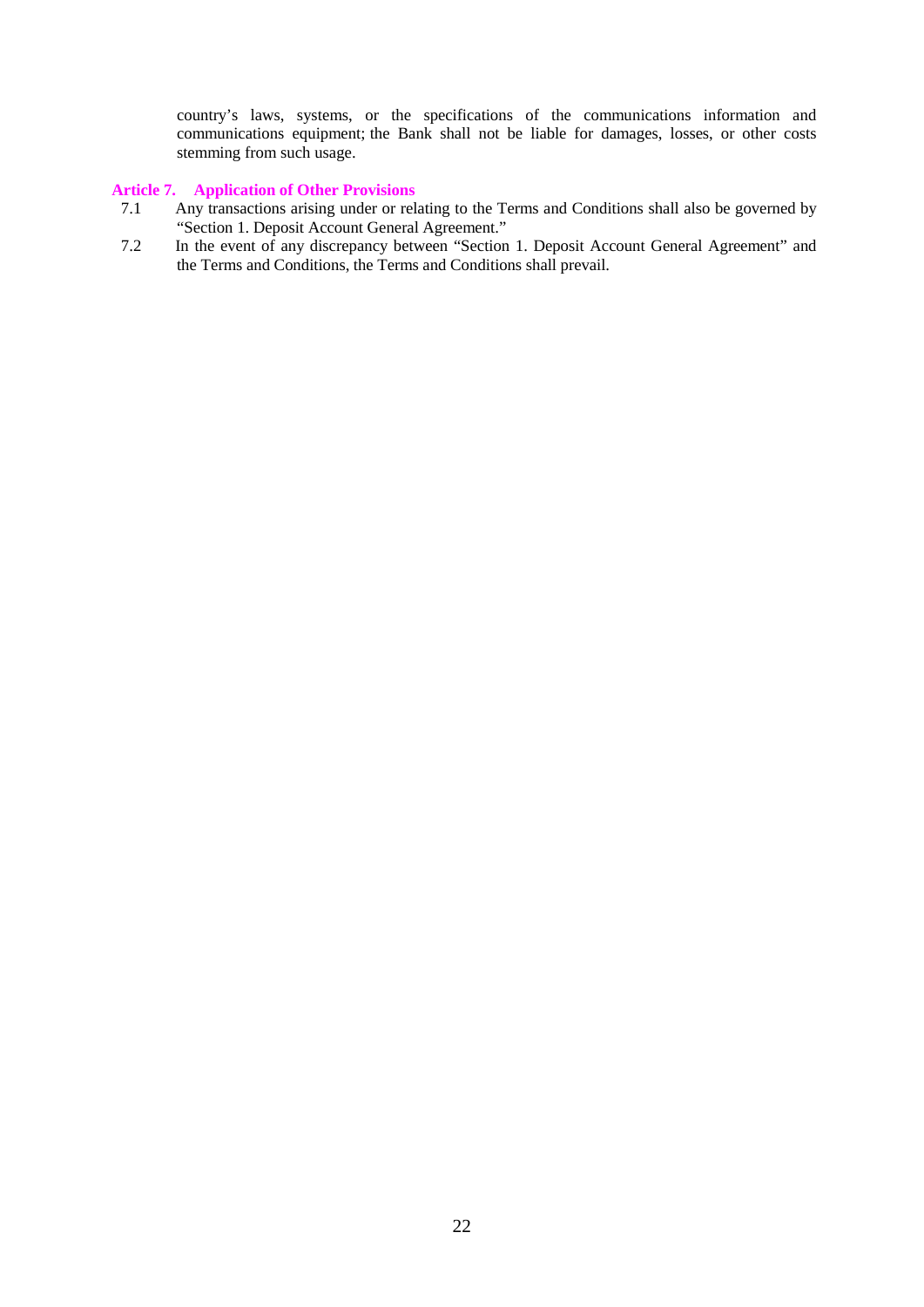#### **Section 6. Terms and Conditions for Domestic Fund Transfer**

These Terms and Conditions for Domestic Fund Transfer (hereafter in this Section, the "Terms and Conditions") govern the Bank's handling of domestic Yen fund transfer requests and other similar transfer requests made by a Customer holding the Deposit Account, using a transfer request form prescribed by the Bank (the "Transfer Request Form").

## **Article 1. Scope of Application**

All transfer transactions made to a recipient's Yen deposit account held at the Bank or at the head office or branches in Japan of other financial institutions shall be handled in accordance with the Terms and Conditions.

## **Article 2. Request for Transfer**

- 2.1 A request for transfer shall be handled in the following way:
	- (i) A request for transfer shall be accepted if it is made by way of fax banking or online banking or other way prescribed by the Bank, during the hours and within the amount prescribed by the Bank.
	- (ii) When requesting a transfer, the Customer shall use the Transfer Request Form in which the business name/company name and branch name of the financial institution which is the receiving party, type of account, account number, name of the recipient, transfer amount, name of the applicant (the Customer), address and telephone number of the applicant (the Customer) and other items prescribed by the Bank must be accurately stated.
- 2.2 The Bank shall execute the transaction based on the details stated in the Transfer Request Form, which are deemed to be the contents of the Customer's request.
- 2.3 If the Transfer Request Form is incomplete or incorrect with regard to the requested items set forth in Article 2.1, the Bank will not be responsible for any damages, losses or costs that arise therefrom.
- 2.4 When requesting a transfer, in addition to the funds to be transferred, the Customer is required to pay transfer fees prescribed by the Bank and any other fees required in connection with this transaction (the funds to be transferred and such fees, collectively referred to as "Transfer Fund, etc.") to the Bank.

#### **Article 3. Formation of a Transfer Contract**

- 3.1 A transfer contract shall be entered into when the Bank has accepted the request for transfer pursuant to Article 2 (Request for Transfer) and received the Transfer Fund, etc.
- 3.2 If a transfer agreement is entered into in accordance with the preceding Paragraph, the Bank shall provide a transfer fund receipt to the Customer. The Customer shall confirm the details of the transfer request by confirming the transfer fund receipt and keep the transfer fund receipt in a safe place as this is documentary evidence of the establishment of the transfer agreement.

#### **Article 4. Issuance of Notice of Transfer, etc.**

When a transfer contract has been entered into, the Bank shall, pursuant to the contents of the request, issue a notice of transfer to the financial institution which is the receiving party, on the day of the request, directly or through a bank, etc. (the "Related Banks"); provided, however, that in the case of unavoidable circumstances such as when the request is made just before the close of business hours for acceptance of transfers or on a business day when there are excessive transfer requests, the notice of transfer may be issued on the business day following the date of request.

#### **Article 5. Transfer Using Instruments**

- 5.1 In the case of a transfer request to a recipient's deposit account maintained with a financial institution other than the Bank, the Bank will not accept the Transfer Fund, etc., in the form of Instruments.
- 5.2 In the case that the Bank receives a request to transfer funds to a recipient's Deposit Account held in any of the Bank's domestic branches, if the Bank approves the acceptance of cheques and other instruments for the purpose of creating the said Transfer Fund, etc., the Bank shall submit a transfer fund receipt showing such approval and issue a notice of transfer showing acceptance of the Instruments, before confirmation of settlement. Further, there are instances where the issuance of the notice of transfer is made after the confirmation of the settlement of the Instruments.
- 5.3 The Bank shall immediately notify the Customer if the Instruments accepted pursuant to Article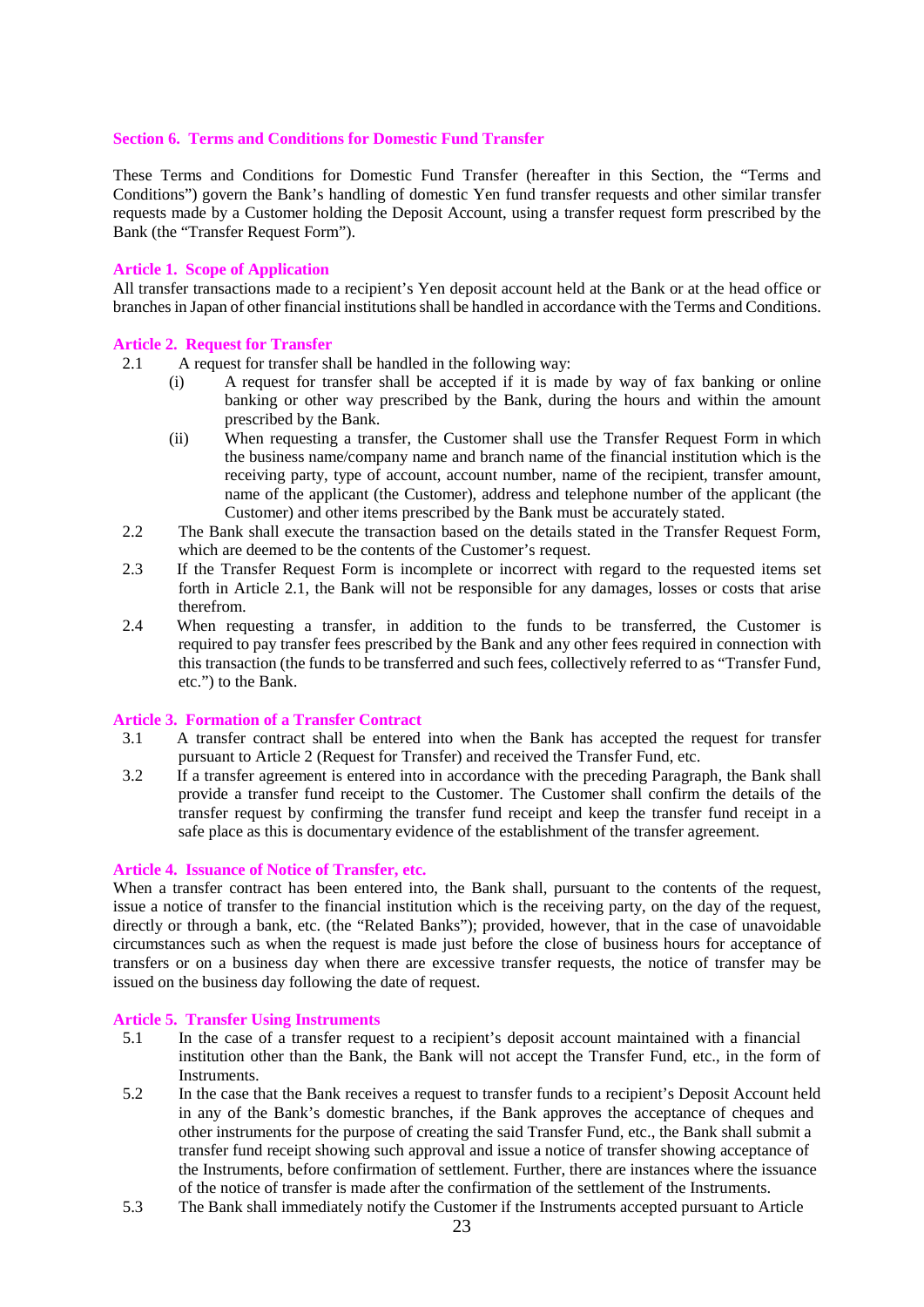5.2 are dishonoured, and at the same time the Bank shall cancel the notice of transfer if the Bank has issued it prior to confirmation of settlement. In this case, the Bank shall take procedures to preserve the rights with regard to the said Instruments only when the Bank has received a written request in advance.

- 5.4 The Customer shall submit a receipt prescribed by the Bank with the Customer's name and seal (or signature) affixed on it in addition to the transfer fund receipt, and the Instruments which have been dishonoured will be returned from the relevant branch office. In this case, the Bank may request personal identification documents prescribed by the Bank.
- 5.5 The Bank shall not be liable for any damage suffered by the Customer as a result of the Bank returning the dishonoured Instruments upon confirming with reasonable care that the transfer fund receipt submitted by the Customer had been issued by the Bank.

## **Article 6. Enquiries, etc., on Transaction Details**

- 6.1 If the transfer amount has not been credited to the recipient's deposit account, the Customer shall promptly make enquiries with the branch of the Bank where the transfer request was made. In such case, the Bank or the Related Banks shall take steps to investigate the matter, such as by making enquiries with the financial institution which is the receiving party, and report the results thereof. In accepting the Customer's enquiry, the Bank may ask the Customer to submit a request form prescribed by the Bank.
- 6.2 The Customer may receive enquiries from the Bank on the details of the request, if the Bank receives an enquiry from the financial institution which is the receiving party or the Related Banks, regarding the notice of transfer issued by the Bank, and the Customer shall give a prompt response. If the Bank does not receive a response from the Customer within an appropriate time frame or if an inappropriate response is received with regard to the enquiry, the Bank may take any measure that the Bank considers appropriate and will not be responsible for any damage arising out of it.
- 6.3 If the transferred funds are returned for reasons such as the recipient's account does not exist, the Bank will notify the Customer who shall take the procedures to receive the transfer funds pursuant to Article 7 (Amendments to Request) or, Article 8 (Unwinding (*kumimodoshi*). Further, if there is no reply within an appropriate time frame or if the reply is inappropriate, the Bank will deduct an unwinding (*kumimodoshi*) cancellation fee from the returned funds and deposit the balance into the Customer's Deposit Account from which the funds for such transfer were withdrawn, without obtaining an unwinding (*kumimodoshi*) request from the Customer. In such a case, the Bank shall not be responsible for any losses or damages incurred by the Customer as a result thereof, and the Bank will not return the transfer fees, etc., to the Customer.

## **Article 7. Amendments to Request**

- 7.1 If the Customer wishes to amend the contents of the request after the transfer contract has been entered into, such amendments shall be processed according to the following procedures by way of Fax Banking or other way as prescribed by the Bank; provided, however, an amendment might not be allowed depending on the contents or the timing of the amendment request. In addition, any amendment to the transfer amount shall be handled according to the unwinding (*kumimodoshi*) procedures provided for in Article 8 (Unwinding (*kumimodoshi*)).
	- (i) When requesting an amendment, the Customer shall submit to the Bank a request form for amendment as prescribed by the Bank (the "Amendment Request Form") with the Customer's name and seal (or signature) previously registered with the Bank affixed (or signed), together with the Transfer Fund Receipt prescribed by the Bank and other documents prescribed by the Bank which the Bank considers necessary. In such a case, the Bank may request personal identification documents prescribed by the Bank.
	- (ii) The Bank shall, in accordance with the contents of the Amendment Request Form, issue an amendment request telegram to the financial institution which is the receiving party.
- 7.2 When the Bank makes the amendment after verifying, with reasonable care, that the seal (or signature) used on the Amendment Request Form matches the one which was used on the Transfer Request Form, the Bank shall not be responsible for any damages caused thereby.
- 7.3 In Article 7.1, if the financial institution which is the receiving party or the Related Banks have already received the notice of transfer, an amendment may not be made. In such a case, the Customer shall negotiate with the recipient.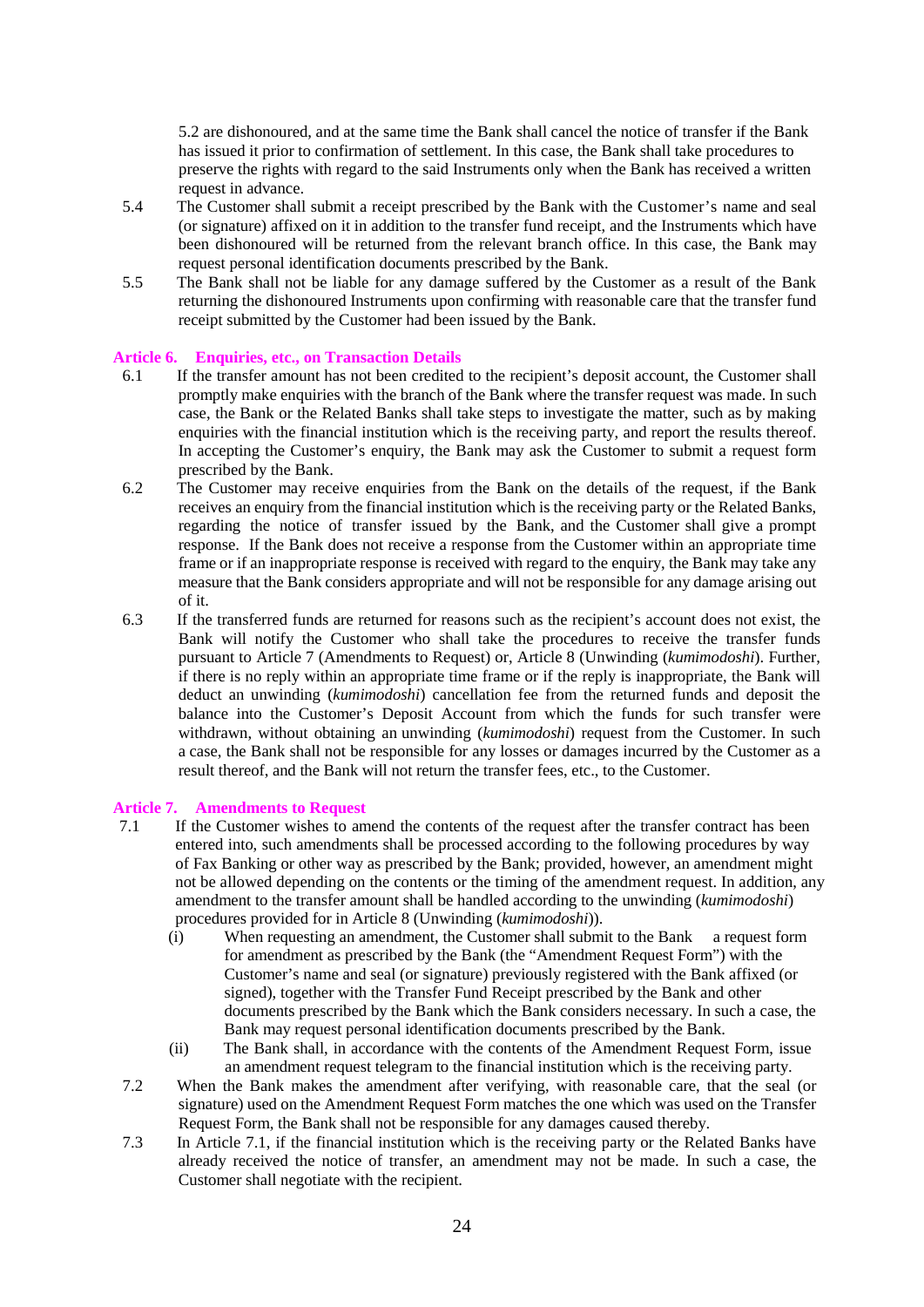# **Article 8. Unwinding (***kumimodoshi***)**

- 8.1 If the Customer wishes to cancel a request for transfer after the transfer contract has been entered into, such cancellation shall be processed in accordance with the following unwinding (*kumimodoshi*) procedures by Fax Banking or other methods accepted by the Bank:
	- (i) When requesting an unwinding (*kumimodoshi*), the Customer shall submit to the Bank by fax transmission, a request form for unwinding (*kumimodoshi*) as prescribed by the Bank (the "Unwinding Request Form") with the Customer's name and the Customer's seal (or signature) previously registered with the Bank affixed (or signed), In such a case, the Bank may ask the Customer to provide personal identification documents prescribed by the Bank.
	- (ii) The Bank shall, in accordance with the Unwinding Request Form, issue an unwinding (*kumimodoshi*) request telegram to the financial institution which is the receiving party.
	- (iii) The transfer fund which has been unwound shall be refunded in accordance with the manner set forth in the Unwinding Request Form (provided, however that such manner must be acceptable to the Bank). .
- 8.2 When the Bank makes an unwinding (*kumimodoshi*) after verifying, with reasonable care, that the seal (or signature) used on the Unwinding Request Form matches the one which was used on the Transfer Request Form, the Bank shall not be responsible for any damages caused thereby.
- 8.3 If the financial institution which is the receiving party or the Related Banks, have already received the notice of transfer, an unwinding (*kumimodoshi*) pursuant to Article 8.1may not be made. In such a case, the Customer shall negotiate with the recipient.

## **Article 9. Contact Details for Notices and Enquiries**

- 9.1 Notices and enquiries made by the Bank to the Customer regarding the request for transfer shall be made to the address and telephone number stated in the Transfer Request Form, or to the address and telephone number registered in relation to the Deposit Account from which the transfer fund, etc., were transferred.
- 9.2 With regard to Article 9.1, the Bank shall not be responsible for any damage incurred as a result of incomplete or incorrect contact details or interruption of telephone service, etc.

## **Article 10. Fees**

- 10.1 When the Bank accepts a request for transfer, a transfer fee prescribed by the Bank shall be charged.
- 10.2 When the Bank accepts a request for an unwinding (*kumimodoshi*) or amendment of a transfer request, an unwinding (*kumimodoshi*) fee or amendment fee prescribed by the Bank shall be charged. In such case, the transfer fee shall not be refunded.
- 10.3 In the case that where the Bank does not return the transfer funds which have been unwound but the Bank accept a new request for transfer with such funds, the transfer fee prescribed by the Bank shall also be charged.
- 10.4 Any cost incurred by the Bank due to any special request regarding the transactions hereunder shall be charged separately.

#### **Article 11. Disclaimer for Force Majeure, etc.**

- The Bank shall not be responsible for any damage (whether direct or consequential, including loss of profit or interest, or otherwise) arising from the Bank's inability to transfer funds or the delay in the transfer, etc., due to any of the following items:
	- (i) Unavoidable circumstances such as natural disasters, incidents, accidents during transport, actions by courts or other governmental authorities;
	- (ii) Failures or malfunctions in terminal units, communication circuits or computers, etc., despite the Bank or other the financial institution having taken appropriate security measures; or
	- (iii) Causes attributable to any financial institution other than the Bank or the Related Banks.

# **Article 12. Application of Terms and Conditions for Deposits, etc.**

The withdrawals, in the case that the Customer requests a remittance by transferring the Transfer Funds, etc., from the Deposit Account, shall be made in accordance with "Section 1. Deposit Account General Agreement" and other terms and conditions relating to Deposit Accounts.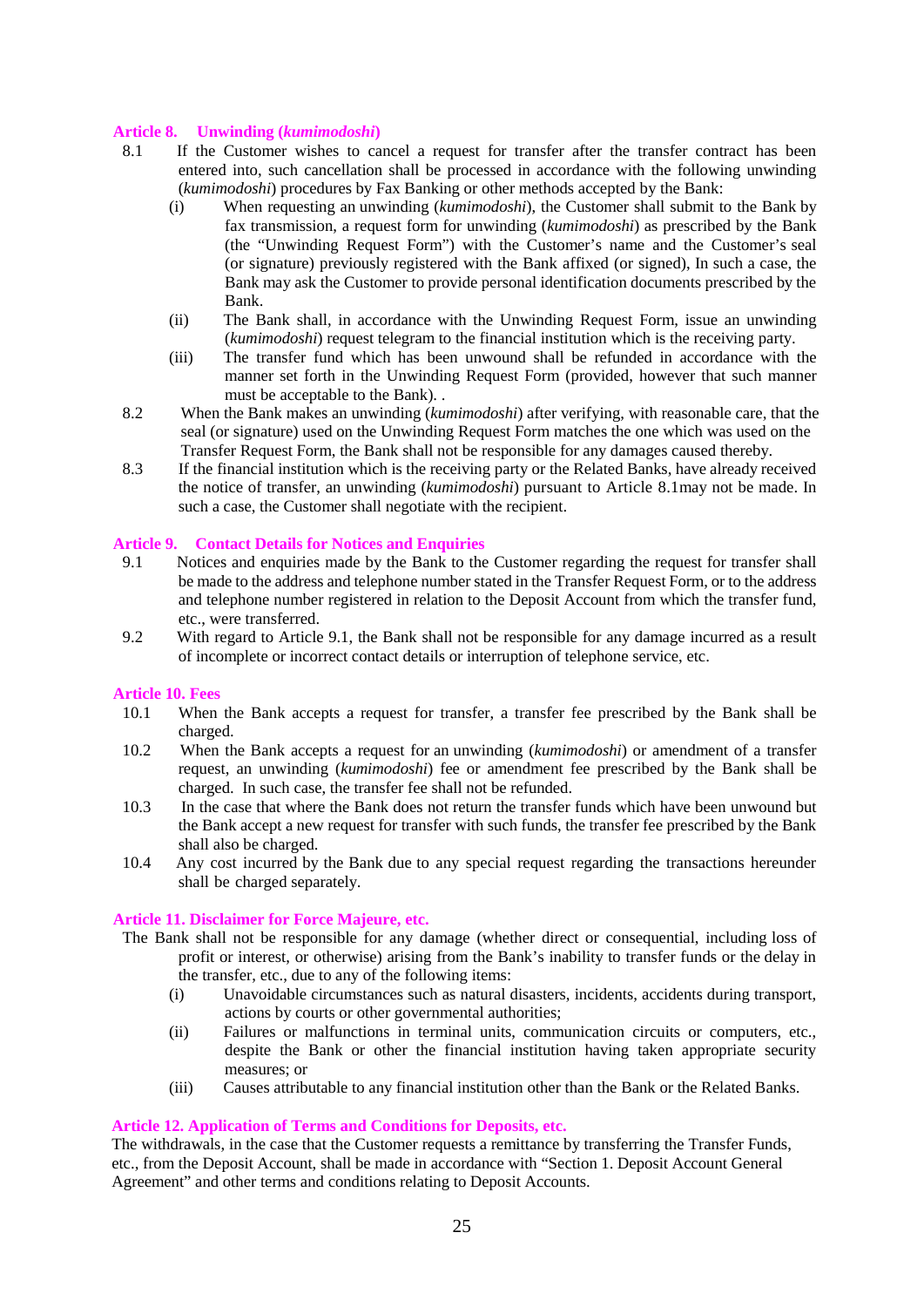# **Article 13. Application of Other Provisions**<br>13.1 Any transactions arising under or re

- Any transactions arising under or relating to the Terms and Conditions shall also be governed by "Section 1. Deposit Account General Agreement".
- 13.2 In the event of any discrepancy between "Section 1. Deposit Account General Agreement" and the Terms and Conditions, the Terms and Conditions shall prevail.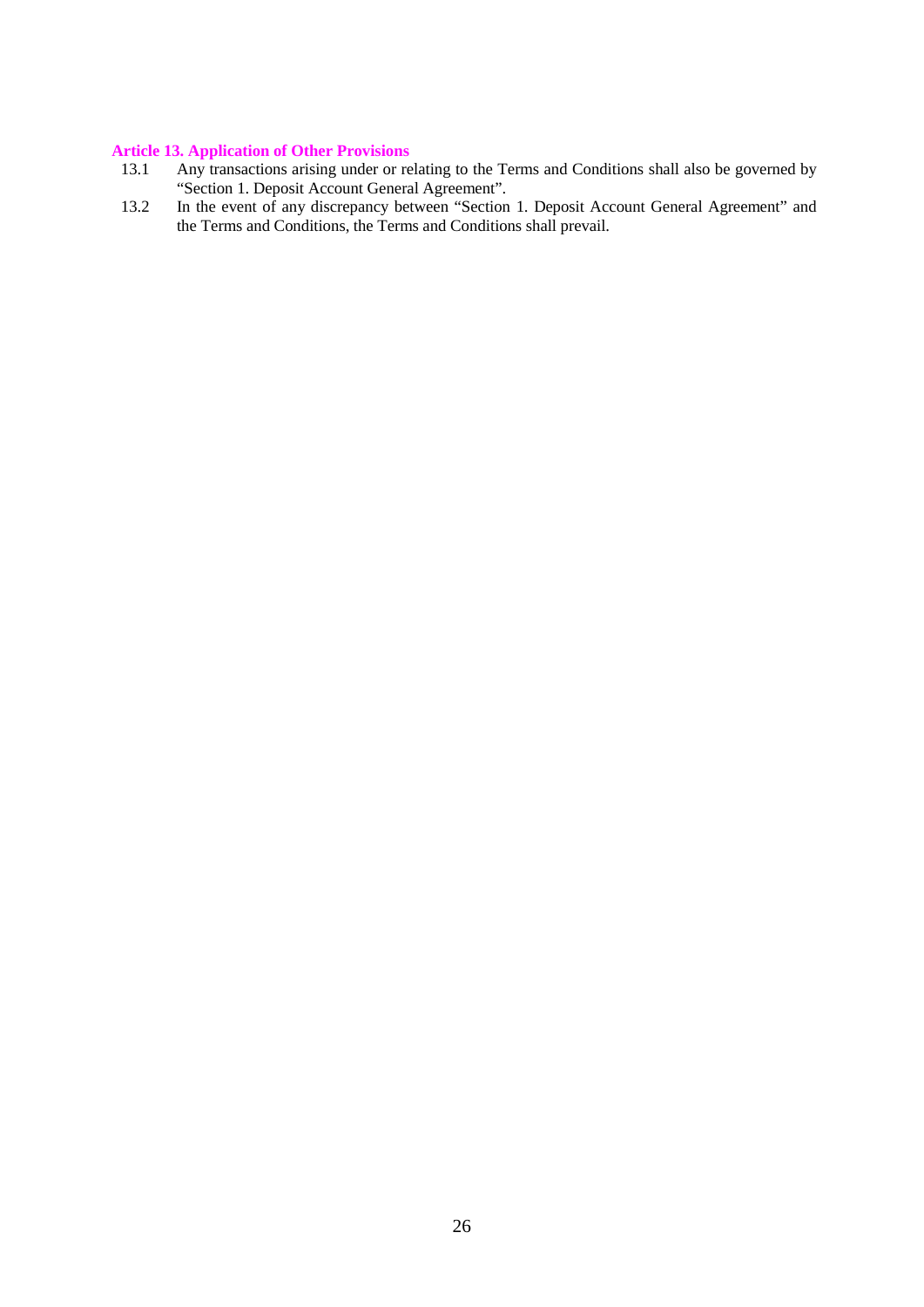# **Section 7. Terms and Conditions for Overseas Remittance**

These Terms and Conditions for Overseas Remittance (hereafter in this Section, the "Terms and Conditions") govern the Bank's handling of Overseas Remittance Transactions and other similar transactions carried out by a Customer holding a Deposit Account, using an Overseas Remittance and Domestic Foreign Currency Remittance Request Form*/*Overseas Remittance, etc. Statement (the "Overseas Remittance Request Form") prescribed by the Bank.

# **Article 1. Scope of Application**

- 1.1 The following overseas remittance transactions with the Overseas Remittance Request Form will be handled in accordance with the Terms and Conditions:
	- (i) Overseas Remittance Transactions.
	- (ii) Remittance transactions in foreign currency to the deposit account of the branches of The Hongkong and Shanghai Banking Corporation Limited located in Japan or other financial institutions located in Japan.
	- (iii) Yen-denominated remittance transactions between a resident and a non-resident or between non-residents under the laws and regulations concerning foreign exchange to the recipient's deposit account maintained at the branches of The Hongkong and Shanghai Banking Corporation Limited located in Japan or other financial institutions located in Japan.
	- (iv) Transactions that are similar to any of the above and accepted by the Bank.

# **Article 2. Definitions**

- 2.1 In the Terms and Conditions, "Overseas Remittance Transactions" shall mean any of the following by the Bank pursuant to the entrustment of the Customer:
	- (i) Issuance of a Payment Order to the Banks Concerned to entrust them with the depositing of a certain amount to the recipient's deposit account maintained at the head office or branches of The Hongkong and Shanghai Banking Corporation Limited located outside Japan or other financial institutions located outside Japan (Advise and Credit).
	- (ii) Issuance of a Payment Order to the Banks Concerned to entrust them with the payment of a certain amount to the recipient in a foreign country (Advise and Pay/Pay on Application).
	- (iii) Issuance of a Demand Draft to the Customer, where the payer is the head office or branches of The Hongkong and Shanghai Banking Corporation Limited located outside Japan or other financial institutions located outside Japan and the recipient is a person designated by the Customer.
- 2.2 In the Terms and Conditions, a "Payment Order" shall mean an instruction sent by the Bank to the Banks Concerned to entrust the payment of a certain amount to the recipient, pursuant to the entrustment of the Customer.
- 2.3 In the Terms and Conditions, the "Paying Bank" shall mean a financial institution which credits the funds remitted to the recipient's deposit account or pays the same to the recipient.
- 2.4 In the Terms and Conditions, the "Banks Concerned" shall mean the Paying Bank and the head office or branches of The Hongkong and Shanghai Banking Corporation Limited or other financial institutions which conduct the following for remittances:
	- (i) Intermediation of Payment Orders.
	- (ii) Settlement of funds to be remitted between financial institutions.

## **Article 3. Requests for Remittance**

- 3.1 Requests for transfer shall be handled in the following way:
	- (i) Request for remittance shall be accepted, if it is made by way of fax banking or online banking or other way prescribed by the Bank, during the hours and within the amount prescribed by the Bank.
	- (ii) When requesting a remittance, the Customer shall use the Overseas Remittance Request Form in which the business/company name and branch name of the financial institution which is the receiving party, type of account, account number, name of the recipient, transfer amount, name of the applicant (the Customer), address and telephone number of the applicant (the Customer) and other items prescribed by the Bank must be accurately stated.
- 3.2 The Bank shall execute the transactions based on the details stated in the Overseas Remittance Request Form which are deemed to be the contents of the request.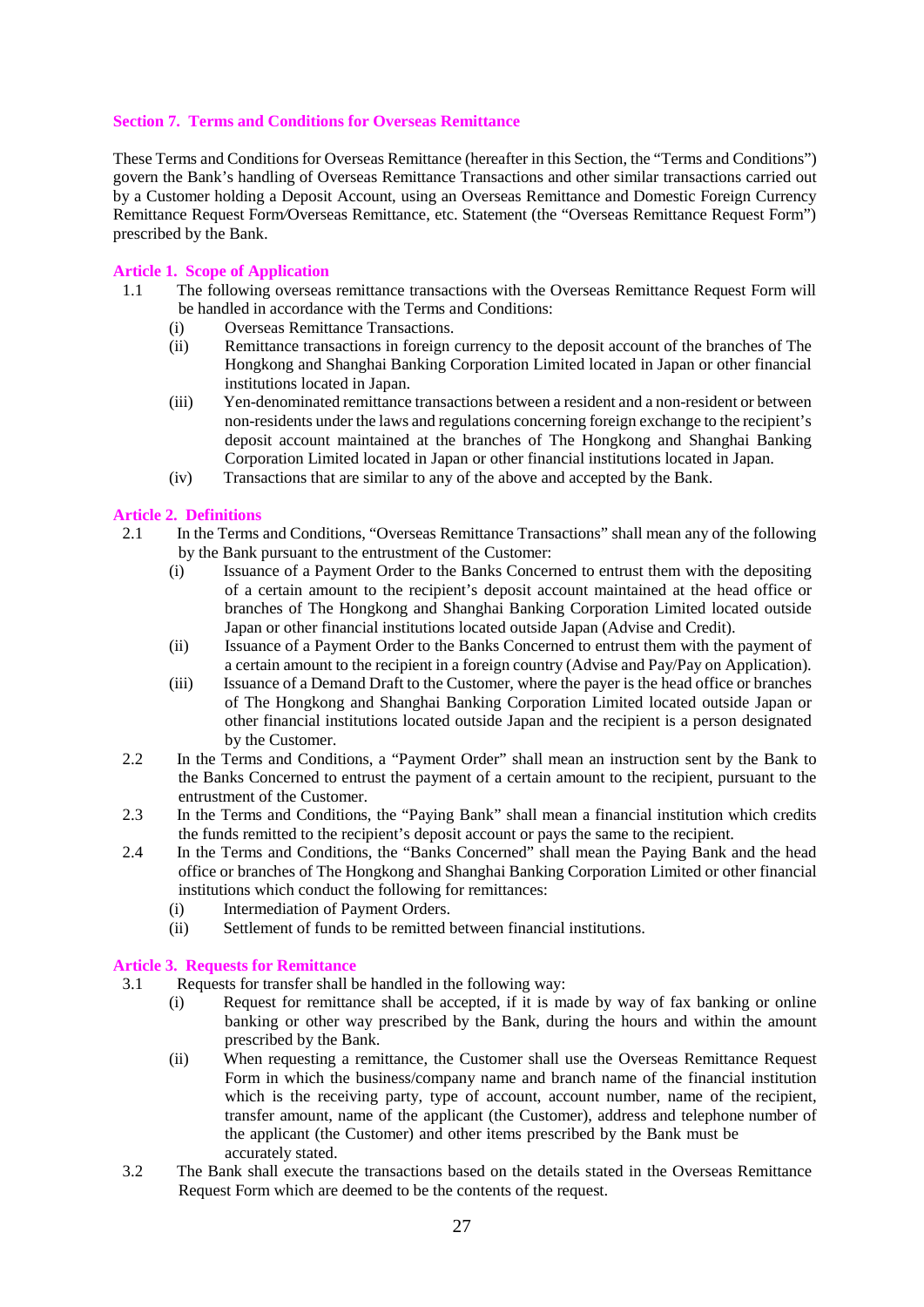- 3.3 If the Overseas Remittance Request Form is incomplete or incorrect with regard to the requested items set forth in Article 3.1, the Bank will not be responsible for any damages, losses or costs that arise therefrom.
- 3.4 When receiving a request for remittance, the Bank is required to ascertain certain matters under the laws and regulations concerning foreign exchange. The Customer is, therefore, required to take the following procedures:
	- (i) Please state the purpose for remittance and fill in any other prescribed items information, on the Overseas Remittance Request Form.
	- (ii) Please fill in the necessary items on the declaration form as prescribed by the Bank and submit the form to the Bank, except for cases when the funds for remittance are to be transferred from a deposit account of the Customer whose identity has been verified by the official documents prescribed by the Bank.
	- (iii) Please submit the identity verification documents prescribed by the Bank such as a certified copy of the commercial registry, etc., except for cases when the funds for remittance are to be transferred from an account of the Customer whose identify has been verified by the official documents prescribed by the Bank.
	- (iv) For transactions requiring permission, etc., please present or submit documents proving such permission, etc.
- 3.5 When requesting a remittance, in addition to the funds to be remitted, the Customer is required to pay the remittance fees as prescribed by the Bank, fees for the Banks Concerned as prescribed by the Banks Concerned and any other fees and expenses required in connection with this transaction (the funds to be remitted and such fees and expenses, collectively referred to as "Remittance Fund, etc.") to the Bank. The Bank will not accept the remittance funds, etc., in the form of Instruments.

# **Article 4. Formation and Cancellation, etc., of a Remittance Entrustment Contract**

- 4.1 The remittance entrustment contract shall be entered into when the Bank accepts the request for remittance pursuant to Article 3 (*Requests for Remittance*) and receives the Remittance Fund, etc.
- 4.2 When the remittance entrustment contract is entered into pursuant to Article 4.1, the Bank shall provide the Customer with an overseas remittance calculation statement relating to the contents of the contract. The Customer shall confirm the contents of the contract by confirming the overseas remittance calculation statement and safely store the overseas remittance calculation statement as the Customer may be requested by the Bank to submit it at a later date, in case of events such as cancellation or unwinding (*kumimodoshi*).
- 4.3 Even after entering into the Contract pursuant to, Article 4.1, the Bank may, before issuing the Payment Order to the Banks Concerned, cancel the Contract if the Bank considers any of the following to be applicable. In such a case, the Bank shall not be responsible for any damages incurred by the Customer caused by such cancellation.
	- (i) When the remittance is in violation of the laws and regulations concerning foreign exchange, such as when transactions, etc., are subject to an emergency suspension, etc.
	- (ii) When other reasonable grounds exist, such as the remittance being associated with crime, including money laundering or terrorist financing.
	- (iii) When a riot, social disturbance, war, hostile activities between countries, government law, order or regulation, embargo, measures taken by a government agency, insurrection, or freezing of assets or suspension of payments of the Banks Concerned occurs or threatens to occur, natural phenomenon, violent weather, natural disaster, major accident, strike, sabotage activity, explosion, or other similar or dissimilar unforeseen event that exceeds the ability of those involved to contain the event occurs or threatens to occur.
- 4.4 In the case of cancellation pursuant to Article 4.3, the Bank shall return the Remittance Fund, etc., received from the Customer. In such event, the Customer shall submit a receipt etc. prescribed by the Bank with the same name and seal (or signature) as used on the Overseas Remittance Request Form, along with the overseas remittance calculation statement as referred to in Article 4.2. In this case, the Bank may request the Customer to submit personal identification verification documents prescribed by the Bank; provided, however, that in the case that the Customer, pursuant to Article 19 (Registration of Seal, etc.) of "Section 1. Deposit Account General Agreement", notifies the Bank of more than one seal or signature, provided that at least one of the seals or signatures is provided on the receipt, etc., prescribed by the Bank, the Bank shall accept such seal or signature even if it is different to the seal or signature provided on the Overseas Remittance Request Form.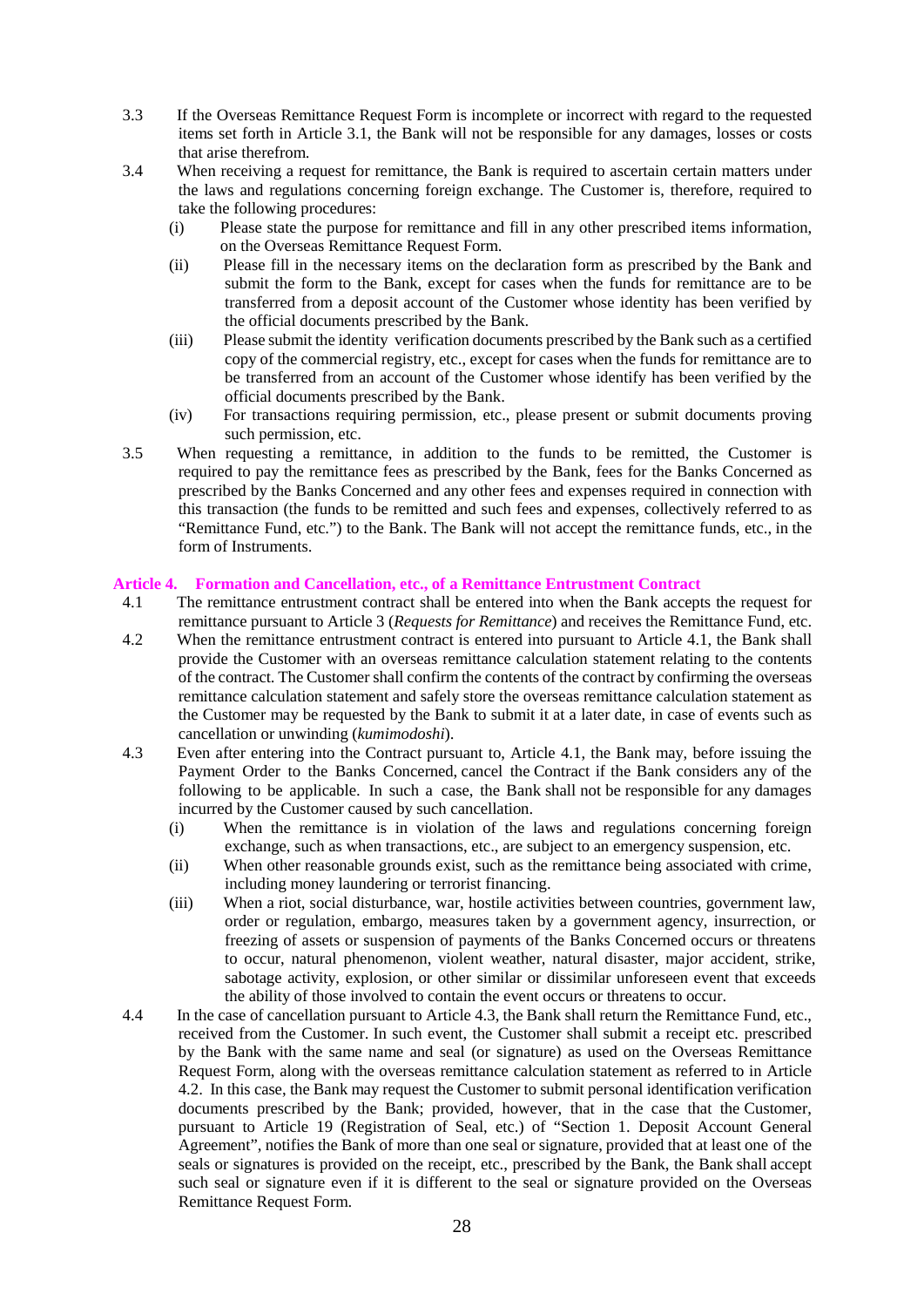- 4.5 When the Bank returns the Remittance Fund, etc., after verifying, with reasonable care, that the seal (or signature) used on the receipt, etc., matches with the one which was used on the Overseas Remittance Request Form or a seal or signature registered with the Bank, the Bank shall not be responsible for any damages caused thereby.
- 4.6 The Bank or each HSBC Group Company will comply with all laws, regulations and requests from public and regulatory authorities in each legal jurisdiction, with regard to money laundering, terrorist financing, prevention of financing or services to natural or legal persons who are or who may be subject to various sanctions and, at its independent and absolute discretion, may implement measures that it considers appropriate. Neither the Bank nor any HSBC Group Company will be responsible for any loss (whether direct or consequential, including, without limitation, loss of profit or interest or otherwise) or any damage incurred by the Customer or a

third party, arising out of any delay or failure as a result of such measure in processing the Payment Orders and other information and correspondences, or in performing any of its duties or other obligations in connection with the current account or any other account, or the provision of any services to the Customer.

4.7 Neither the Bank nor any HSBC Group Company warrants that any information in the Bank's systems relating to any payment messages or other information and communications which are the subject of the measures taken by the Bank or such HSBC Group Company in accordance with Article 4.6, is accurate, current, or up-to-date at the time it is accessed, whilst such measure is being taken.

# **Article 5. Issuance of Payment Orders, etc.**

- 5.1 When a remittance entrustment contract has been entered into, unless it is terminated by the Bank pursuant to Paragraph 3 of Article 4 (Formation and Cancellation, etc., of a Remittance Entrustment Contract), the Bank shall, pursuant to the content of the request for remittance, issue the Payment Order to the Banks Concerned.
- 5.2 The transmission method used for a Payment Order shall be determined by the Bank as it deems appropriate. In addition, the same shall apply with respect to Banks Concerned, unless the transmission method of the Payment Order is specified by the Customer and such specification is deemed appropriate by the Bank.
- 5.3 If any of the following applies, the Bank may select such Banks Concerned as the Bank deems appropriate in place of those designated by the Customer.
	- (i) The Bank acknowledges that it is not possible to comply with the designation made by the Customer.
	- (ii) If by following the Customer's instructions, there is a possibility that excessive costs will be incurred for the Customer or there will be delays in the remittance, etc., and the Bank determines that there is another appropriate Banks Concerned.
- 5.4 The Bank shall not be responsible for any damages caused by the handling set out in Articles 5.2 and 5.3.

# **Article 6. Exchange Rates**

- 6.1 When receiving a request for remittance, the Bank shall apply the foreign exchange rate determined by the Bank at the time of calculation by the Bank, if the Remittance Fund, etc., are received in a currency other than the currency to be remitted, except for the case where a forward foreign exchange contract is in place.
- 6.2 The exchange rate to be applied, in the event that the refund of the Remittance Fund, etc., or refunds under Paragraph 4 of Article 4 (Formation and Cancellation, etc., of a Remittance Entrustment Contract); Paragraph 3 of Article 8 (Enquiries, etc., on Transaction Details); and Item 3 of Paragraph 1 of Article 10 (Unwinding (*kumimodoshi*)); is made by the Bank in a currency other than the currency in which it was remitted, shall be the exchange rate determined by the Bank at the time of calculation by the Bank, except for the case where a forward foreign exchange contract is in place.

# **Article 7. Currency of Payment to the Recipient**

When the Customer requests a remittance to be made in a currency provided for in any of the following items, the currency of the payment to the recipient may differ from the currency originally designated by the Customer. In this case, laws and regulations, customs and practices of the relevant countries, as well as the procedures prescribed by the Banks Concerned, shall be observed in respect of the currency of payment, foreign exchange rate, fees, etc.: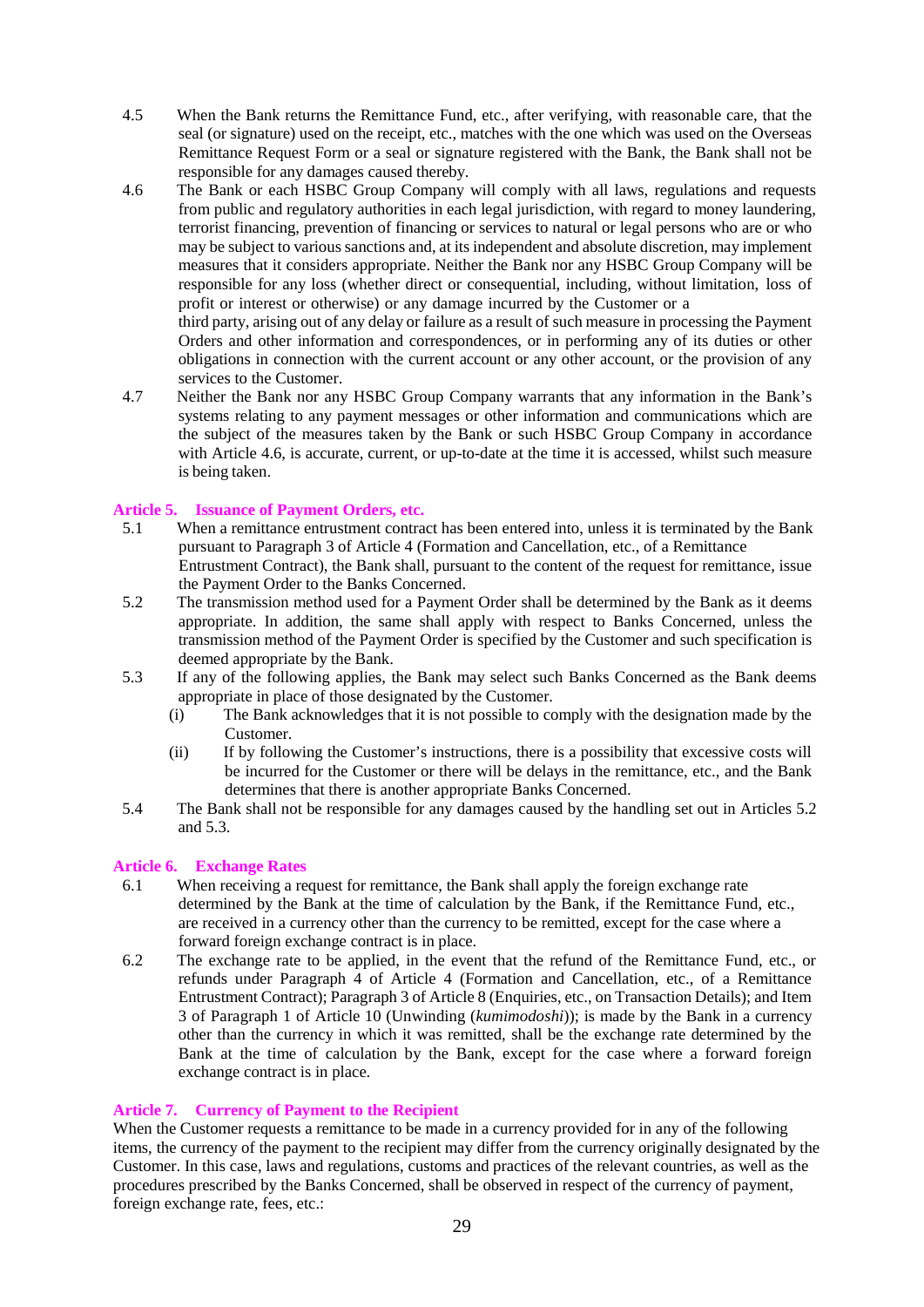- (i) The currency differs from the currency of the country in which the Paying Bank is located.
- (ii) The currency differs from the currency of the recipient's deposit account.

# **Article 8. Enquiries, etc., on Transaction Details**

- 8.1 If the funds remitted have not been paid to the recipient after the remittance request, the Customer shall promptly enquire with the branch of the Bank where such request was made. In such a case, the Bank shall take steps to investigate the matter, such as by enquiring with the Banks Concerned, etc., and report the results thereof. In order to address the Customer's enquiry, the Bank may ask the Customer to submit an enquiry request form for post-overseas remittance prescribed by the Bank.
- 8.2 The Bank may make enquiries with the Customer on the details of the remittance request, if the Bank receives an enquiry from Banks Concerned regarding the Payment Order issued by the Bank. In such a case, the Customer shall give a prompt response. If the Bank does not receive a response from the Customer within an appropriate time frame or if an inappropriate response is received with regard to the enquiry, the Bank may take any measure that the Bank considers appropriate and will not be responsible for any damage arising out of it.
- 8.3 With respect to the Payment Order issued by the Bank, if it has become known that the remittance cannot be made due to reasons such as refusal of the Payment Order by the Banks Concerned, the Bank will deduct an unwinding (*kumimodoshi*) cancellation fee from the returned funds and deposit the balance into the Customer's Deposit Account from which the funds for such remittance were withdrawn, without obtaining an unwinding (*kumimodoshi*) cancellation request from the Customer. In such case, the Bank shall not be responsible for any loss or damage incurred by the Customer as a result thereof, and the Bank will not return the remittance fees, etc., to the Customer.

## **Article 9. Amendments to Request**

- 9.1 If the Customer wishes to amend the contents of the request after the remittance entrustment contract has been entered into, such amendments shall be processed according to the following procedures by way of Fax Banking or other way as prescribed by the Bank; provided, however, amendment might not be allowed depending on the contents or the timing of such request for the amendment. In addition, any amendment to the remittance amount shall be handled according to the unwinding (*kumimodoshi*) procedures provided for in Article 10 (Unwinding (*kumimodoshi*)).
	- (i) When requesting an amendment, the Customer shall submit to the Bank by fax transmission, a request form for amendment (including foreign currency Yen clearing and account transfer) as prescribed by the Bank (the "Overseas Remittance Amendment Request Form") with the name and signature or seal which are identical to those used on the Overseas Remittance Request Form, along a the copy of the Overseas Remittance Request Form and documents as prescribed and required by the Bank. In such a case, the Bank may request the Customer to submit identity verification documents as prescribed by the Bank. In addition, when a Demand Draft has been issued to the Customer, such Demand Draft shall also be submitted.
	- (ii) The Bank shall, in accordance with the Overseas Remittance Amendment Request Form, implement the necessary procedures for amendment such as issuing an amendment instruction by using Banks Concerned and communication methods considered appropriate by the Bank.
- 9.2 When the Bank makes the amendment after verifying, with reasonable care, that the seal (or signature) used on the Overseas Remittance Amendment Request Form matches with the one which was used on the Overseas Remittance Request Form, the Bank shall not be responsible for any damages caused thereby.
- 9.3 The amendments provided for in this Article may not be implemented due to reasons such as refusal to make amendments by the Banks Concerned, legal and regulatory restrictions and actions taken by the government, courts or other public authorities. If the amendment cannot be made and an unwinding (*kumimodoshi*) is to be processed, the unwinding (*kumimodoshi*) procedures provided for in Article 10 (Unwinding *(kumimodoshi)*) shall be implemented.

## **Article 10. Unwinding (***kumimodoshi***)**

10.1 If the Customer wishes to cancel the request for remittance after the Contract has been entered into, such cancellation shall be processed in accordance with the following unwinding (*kumimodoshi*) procedures by Fax Banking or other methods the Bank accepts: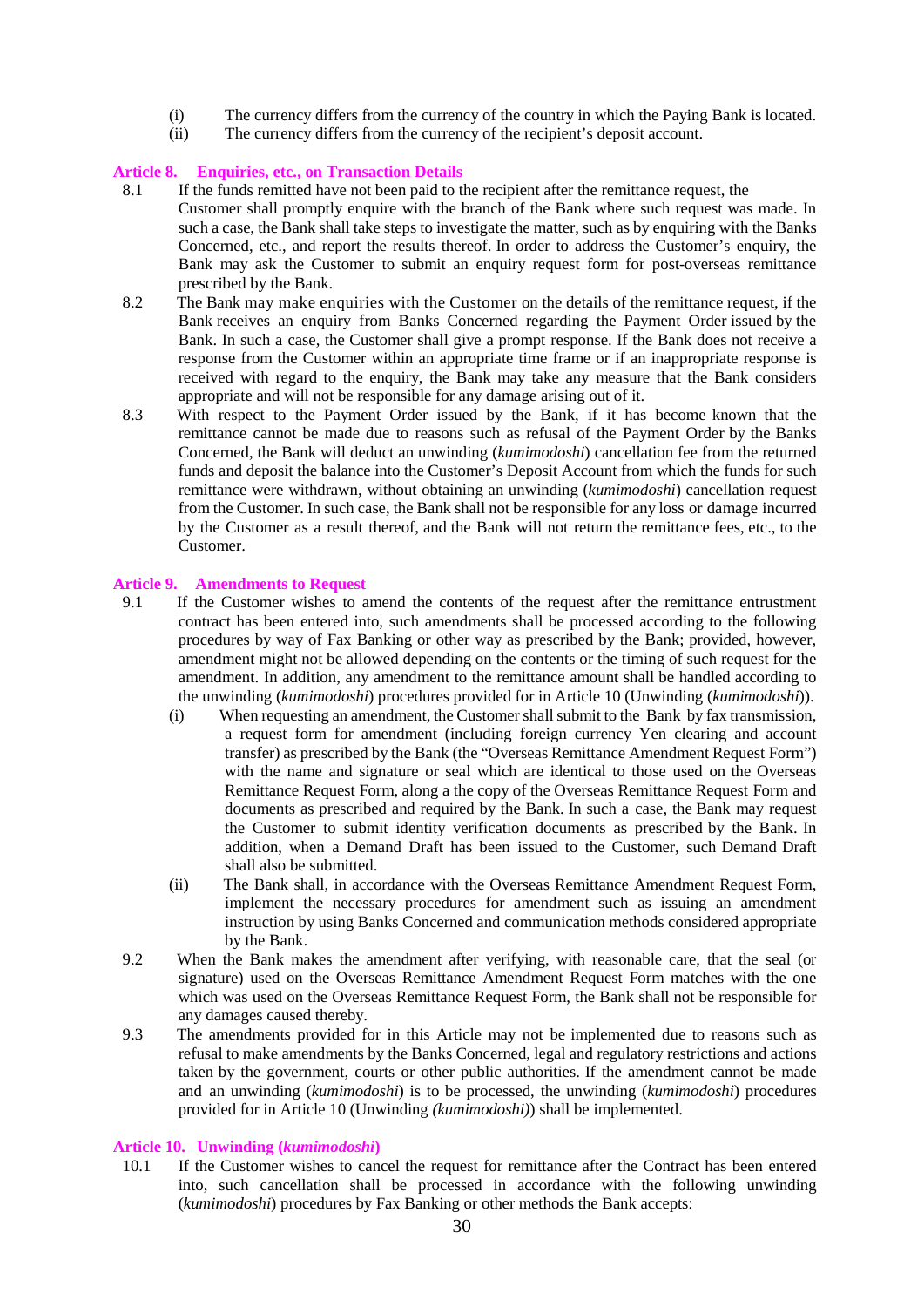- (i) When requesting an unwinding (*kumimodoshi*), the Customer shall submit to the Bank, a request form for unwinding (*kumimodoshi*) as prescribed by the Bank (the "Overseas Remittance Unwinding Request Form") with the name and seal (or signature) identical to those used on the Overseas Remittance Request Form, along with the copy of the Overseas Remittance Request Form and documents prescribed and required by the Bank. In such case, the Bank may request the Customer to submit identity verification documents as prescribed by the Bank. In addition, when a Demand Draft has been issued to the Customer, such Demand Draft shall also be submitted.
- (ii) The Bank shall, in accordance with the Overseas Remittance Unwinding Request Form, implement necessary procedures for the unwinding (*kumimodoshi*) such as issuing n unwinding (*kumimodoshi*) instruction by using Banks Concerned and communication methods considered appropriate by the Bank.
- (iii) When the Bank receives a refund relating to the remittance from the Banks Concerned who have accepted the unwinding (*kumimodoshi*), the Bank will immediately return such amount to the Customer. In such event, the Customer shall submit a receipt as prescribed by the Bank with the name and seal (or signature) identical to those used on the Overseas Remittance Request Form. In such case, the Bank may request the Customer to submit identity verification documents as prescribed by the Bank.
- 10.2 When the Bank makes the unwinding (*kumimodoshi*) after verifying, with reasonable care, that the seal (or signature) used on the Overseas Remittance Unwinding Request Form matches with the one which was used on the Overseas Remittance Request Form, the Bank shall not be responsible for any damages caused thereby.10.3 The unwinding (*kumimodoshi*) provided for in this Article may not be handled due to reasons such as refusal by the Banks Concerned, legal and regulatory restrictions, and actions taken by the government, courts or other public authorities.

# **Article 11. Contact Details for Notices and Enquiries**

- 11.1 Notices and enquiries made by the Bank to the Customer regarding the Overseas Remittance Transactions shall be made to the address and telephone number stated in the Overseas Remittance Request Form, or to the address and telephone number registered in relation to the Deposit Account from which the remittance funds, etc., were transferred.
- 11.2 With regard to Article 11.1, the Bank shall not be responsible for any damage incurred as a result of incomplete or incorrect contact details or interruption of telephone service, etc.

## **Article 12. Fees and Other Expenses**

- 12.1 When the Bank receives a request for remittance, the Customer is required to pay the remittance fees as prescribed by the Bank, fees for the Banks Concerned as prescribed by the Banks Concerned and any other fees and expenses required in connection with the transaction. In addition, the Customer may be required to pay fees and expenses relating to the Banks Concerned at a later date.
- 12.2When the Bank receives a request for an enquiry, amendment or unwinding (*kumimodoshi*), the Customer is required to pay the fees and expenses prescribed by the Bank and the Banks Concerned, as set out below. In such a case, the fees, etc., specified in Article 12.1 shall not be refunded to the Customer. In addition, the Customer may be required to pay fees and expenses relating to the Banks Concerned at a later date:
	- (i) Enquiry fees.
	- (ii) Amendment fees.
	- (iii) Fees for unwinding (*kumimodoshi*).
	- (iv) Cable and postage fees.
	- (v) Any other fees and expenses incurred relating to the enquiry, amendment or unwinding (*kumimodoshi*).

#### **Article 13. Disclaimer for Force Majeure, etc.**

The Bank shall not be responsible for any of the following damages (whether direct or consequential, including loss of profit or interest, or otherwise) suffered by the Customer and third parties:

- (i) Damage due to unavoidable circumstances such as natural disasters, incidents, wars, accidents during transport, legal and regulatory restrictions or actions by the government, courts or other public authorities;
- (ii) Damage incurred as a result of failure or malfunction in terminal units, communication